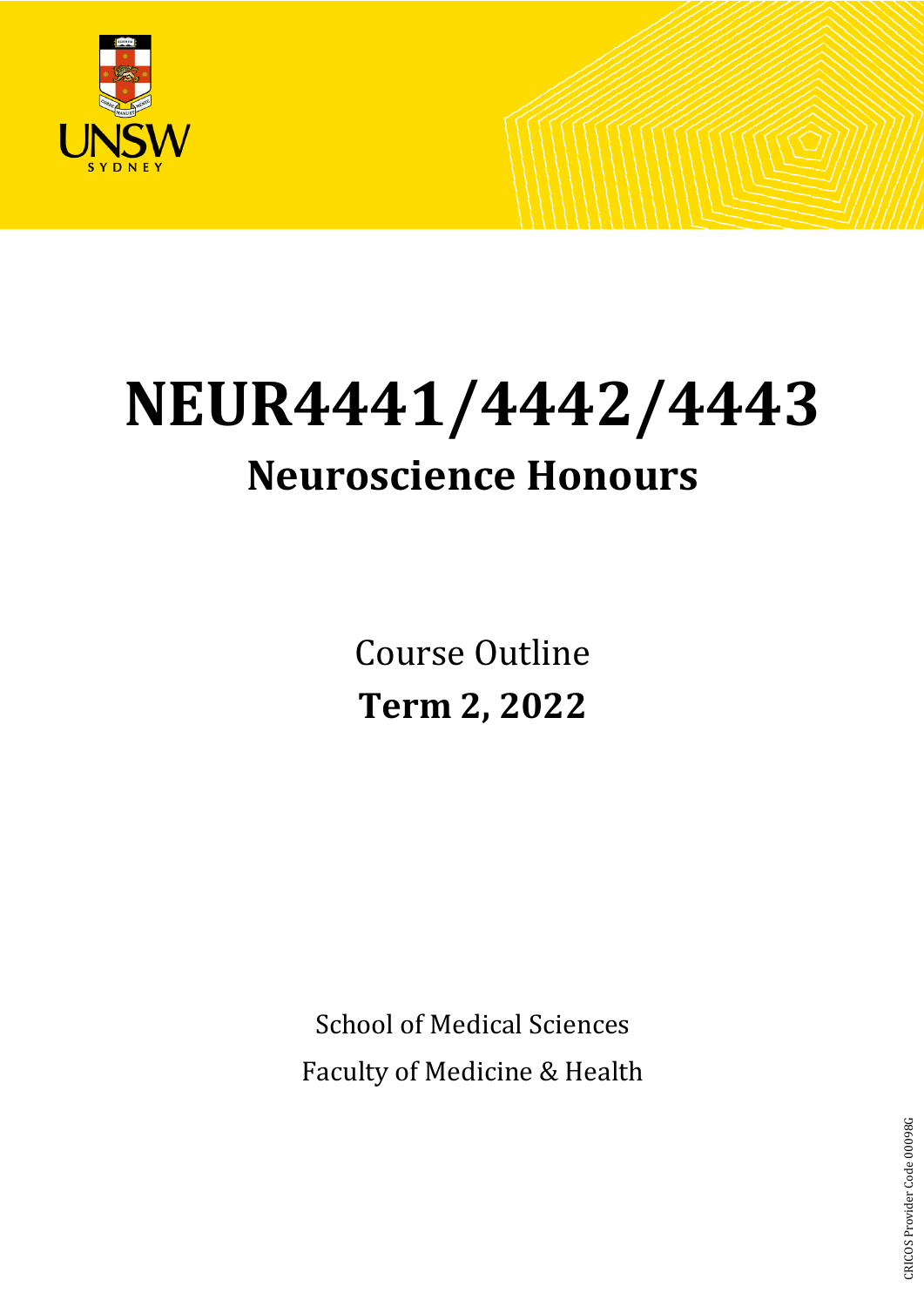# **Table of Contents**

| 1. Staff                                                                      | 3  |
|-------------------------------------------------------------------------------|----|
| 2. Course information                                                         | 4  |
| 2.1 Course summary                                                            | 5  |
| 2.2 Course aims                                                               | 5  |
| 2.3 Course learning outcomes (CLO)                                            | 6  |
| 2.4 Relationship between course and program learning outcomes and assessments | 6  |
| 3. Strategies and approaches to learning                                      | 7  |
| 3.1 Learning and teaching activities                                          | 7  |
| 3.2 Expectations of students                                                  | 8  |
| 4. Course schedule and structure                                              | 10 |
| 5. Assessment                                                                 | 11 |
| <b>5.1 Assessment tasks</b>                                                   | 11 |
| 5.2 Assessment criteria and standards                                         | 12 |
| 5.3 Submission of assessment tasks                                            | 14 |
| 5.4. Feedback on assessment                                                   | 14 |
| 6. Academic integrity, referencing and plagiarism                             | 15 |
| 7. Readings and resources                                                     | 16 |
| Instructions for preparing the project proposal                               | 16 |
| <b>Supervisor Feedback to Neuroscience Honours Examiners</b>                  | 27 |
| 8. Administrative matters                                                     | 28 |
| 9. Additional support for students                                            | 28 |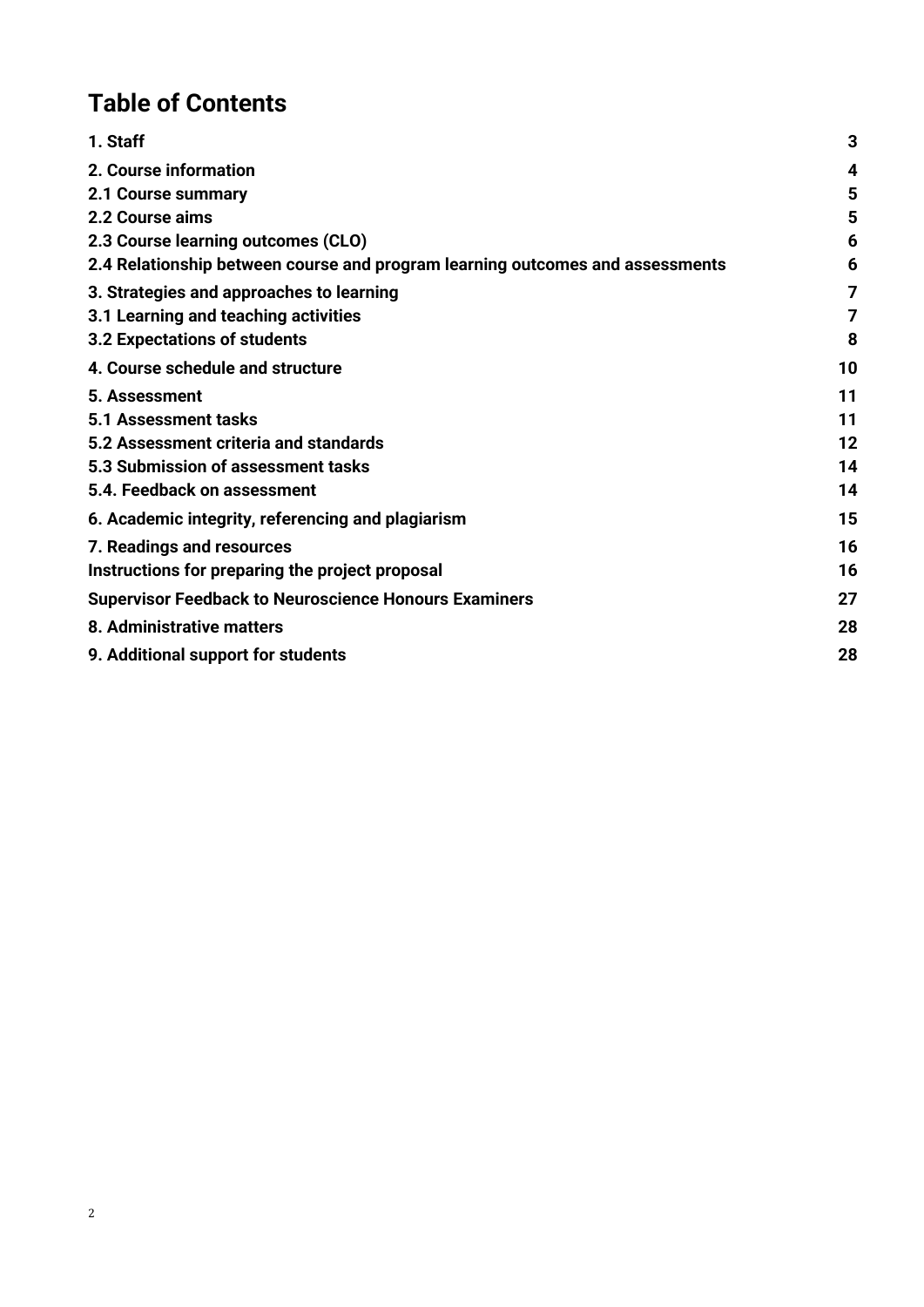# <span id="page-2-0"></span>1. **Staff**

| <b>Position</b>                                 | <b>Name</b>                             | <b>Email</b>                        | <b>Consultation</b><br>times and<br><b>locations</b> | <b>Contact Details</b>                |
|-------------------------------------------------|-----------------------------------------|-------------------------------------|------------------------------------------------------|---------------------------------------|
| <b>Course Convenor</b><br>/ Committee<br>Member | Dr Jennie<br>Cederholm                  | j.cederholm@unsw.<br>edu.au         | Rm 350, Level<br>3SW, Wallace<br>Wurth building      | SoMS - Physiology<br>Phone: 9065 7495 |
| Course Co-<br>convenor /<br>Committee<br>Member | Dr Teri<br>Furlong                      | t.furlong@unsw.edu<br><u>.au</u>    | Rm 202, Level<br>2, Wallace<br>Wurth building        | SoMS - Anatomy<br>Phone: 9348 0150    |
| SoMS<br>Administrator                           | Mr John<br>Redmond                      | neurhonoursadmin<br>@unsw.edu.au    | Rm 255, Level<br>2, Wallace<br>Wurth Building        | <b>SoMS</b><br>Phone: 9065 6070       |
| Committee<br>Member                             | Dr Kelly<br>Clemens                     | k.clemens@unsw.e<br>du.au           | Rm 909, School<br>of Psychology                      | Psychology<br>Phone: 9385 3523        |
| Committee<br>Member                             | Prof Kim<br>Delbaere                    | k.delbaere@neura.e<br>du.au         | <b>NeuRA</b>                                         | <b>NeuRA</b><br>Phone: 9399 1066      |
| Committee<br>Member                             | Dr Erin<br>Goddard                      | erin.goddard@unsw<br><u>.edu.au</u> | <b>Mathews</b><br>building                           | Psychology<br>Phone: 9065 4502        |
| Committee<br>Member                             | Dr Georg<br>Von<br>Jonquieres           | g.jonquieres@unsw.<br>edu.au        | Rm 350, Level<br>3SW, Wallace<br>Wurth building      | SoMS - Physiology<br>Phone: 9385 2376 |
| Committee<br>Member                             | A/Prof Gila<br>Moalem-<br><b>Taylor</b> | gila@unsw.edu.au                    | Rm 355B, Level<br>3SW, Wallace<br>Wurth building     | SoMS - Physiology<br>Phone: 9385 2478 |
| Committee<br>Member                             | Dr John<br>Power                        | john.power@unsw.e<br>du.au          | Rm 356, Level<br>3SW, Wallace<br>Wurth building      | SoMS - Physiology<br>Phone: 9065 1809 |
| Committee<br>Member                             | Dr Steve<br>Kassem                      | m.kassem@unsw.e<br>du.au            | <b>NeuRA</b>                                         | <b>NeuRA</b><br>Phone: 9399 1128      |

General inquiries can be made via the Neuro Honours Admin email: [neurhonoursadmin@unsw.edu.au](mailto:neurhonoursadmin@unsw.edu.au) (office hours are 9.00am – 4pm).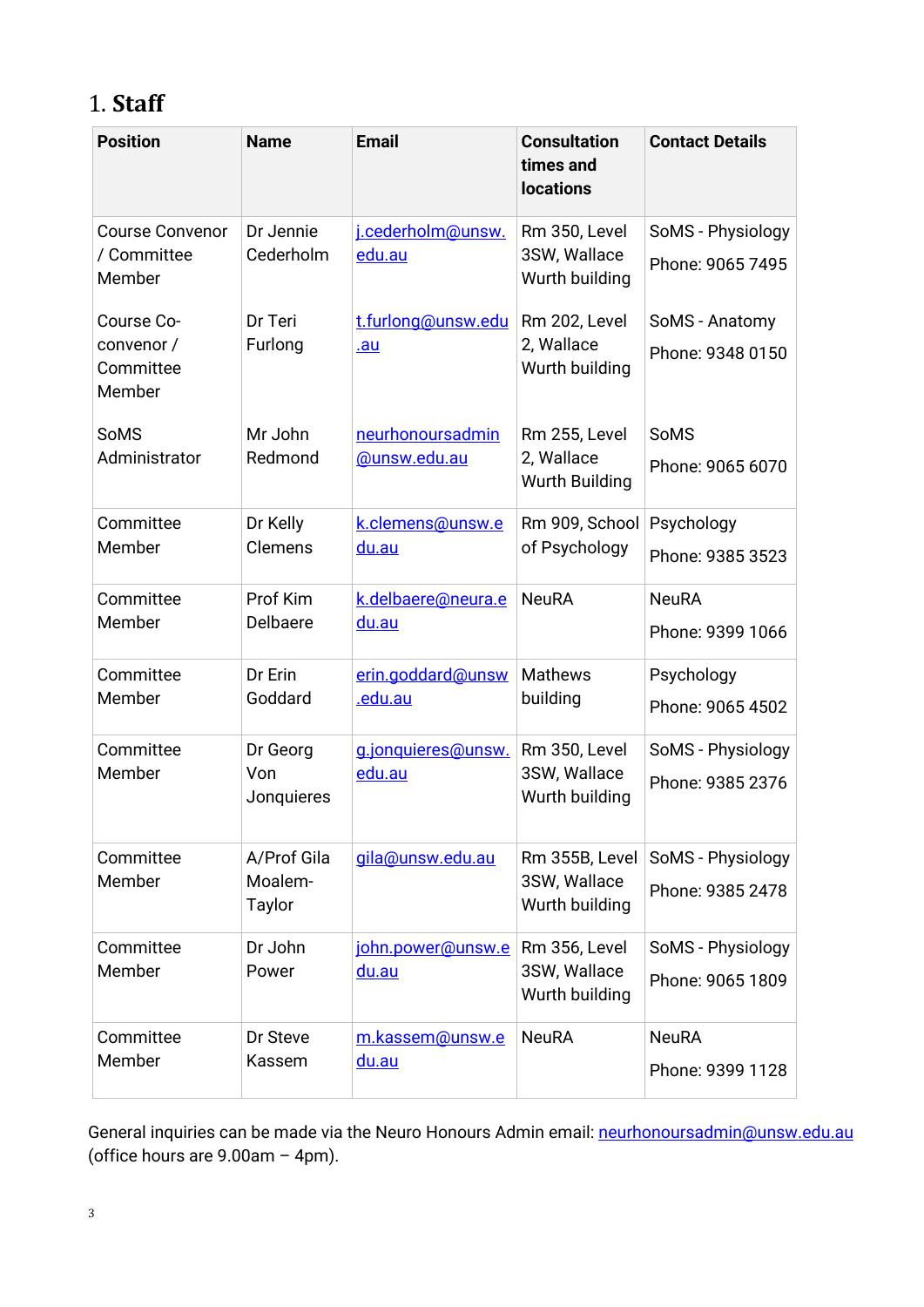# <span id="page-3-0"></span>**2. Course information**

Units of credit: 36 UOC

NEUR4441: 6

NEUR4442: 12

NEUR4443:18

- UNSW applicants must have completed 144 Units of Credit (UoC) for a 3-year degree or 192 UoC for a 4-year degree and satisfied the requirements of the program in which they are enrolled.
- Students should have completed a neuroscience major or specialisation or have a background in disciplines allied to neuroscience (as evidenced, for example, by completion of NEUR courses). Other students with an interest and some background in neuroscience may be eligible to enrol in the course subject to the approval of the Neuroscience Honours Convenor. External students with a background in neuroscience are eligible to enrol in the course subject to the approval of the Neuroscience Honours Convenor.
- UNSW applicants must have completed all General Education courses in accordance with the program rules; e.g. for 3991 (BMedSci), 12 units in total taken from outside the Science or Medicine and Health faculties.
- Minimum credit (65) weighted average mark (WAM) for overall degree based on stage 1-3 courses is required. An applicant with a WAM of at least 60 will be considered if the weighted average for their level 3 science courses is ≥65%, or if they have done additional training, for instance as vacation scholars and they can find a supervisor to support their application.

#### **Teaching times and locations:**

There are relatively few formal contact hours. Most of the time will be spent engaged in research work under the direct supervision of a UNSW neuroscience researcher (described below).

<http://timetable.unsw.edu.au/2022/NEUR4441.html>

<http://timetable.unsw.edu.au/2022/NEUR4442.html>

<http://timetable.unsw.edu.au/2022/NEUR4443.html>

#### **The formal contact hours include:**

- a presentation of the project proposal to SoMS academics, including the Neuroscience Honours Committee
- nine weekly two-hour sessions (NEUR4411 Behavioural Perspectives in Neuroscience)
- four ~8-hour workshops (NEUR4421 Biomedical Perspectives in Neuroscience)
- NEUR4411 Behavioural Neuroscience is offered during Term 1 and runs as weekly 2-hour classes, commencing week 1, for a duration of 9 weeks (the meeting room and timetable to be advised on Moodle). <http://timetable.unsw.edu.au/2022/NEUR4411.html>
- NEUR4421 Biomedical Perspectives in Neuroscience is offered during Term 2 and runs for 9 weeks as a series of workshops, commencing week 1 (the meeting room and timetable to be advised on Moodle). <http://timetable.unsw.edu.au/2022/NEUR4421.html>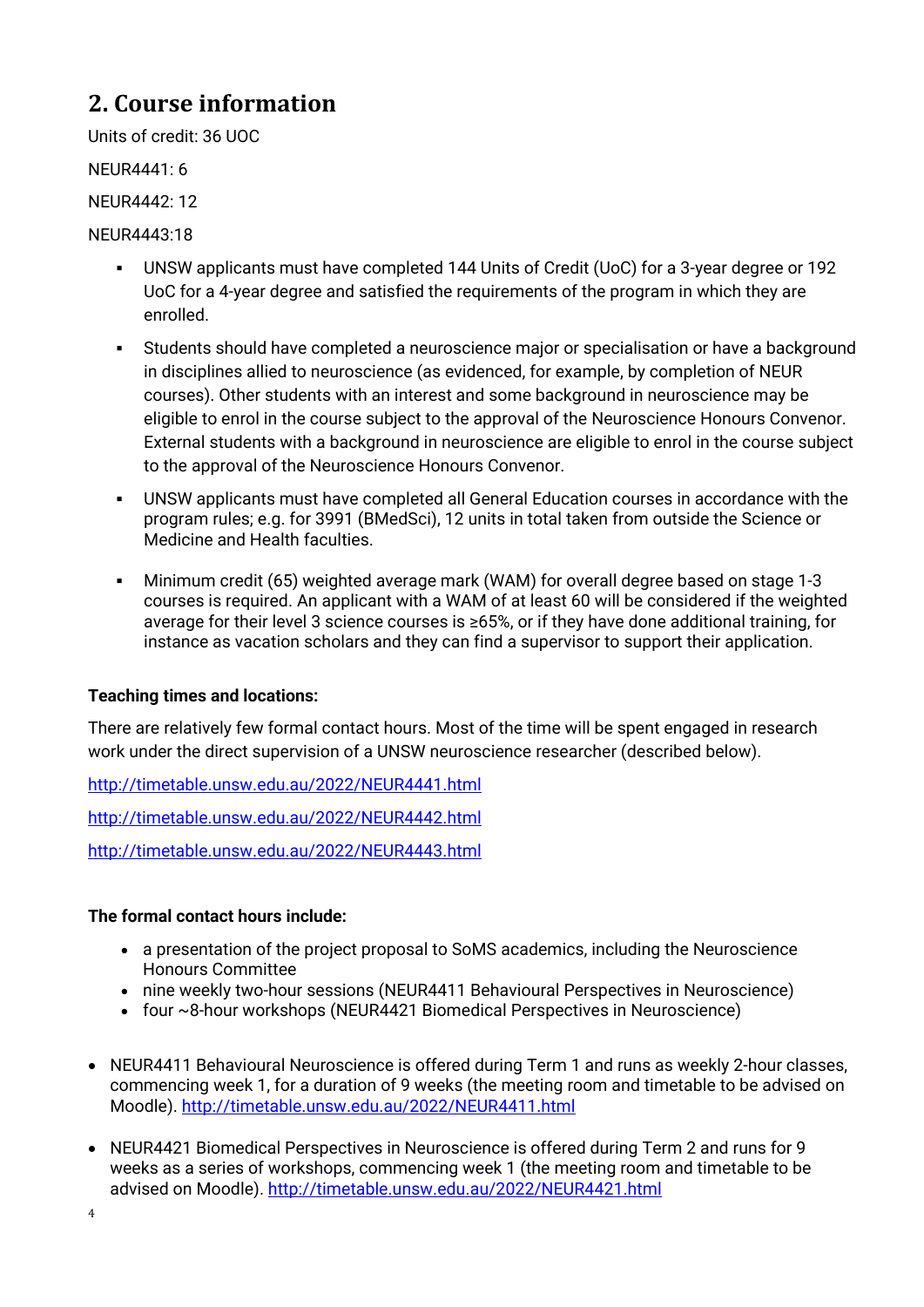## <span id="page-4-0"></span>**2.1 Course summary**

The Neuroscience Honours stream is run jointly by the School of Psychology and the School of Medical Sciences (SoMS). It is a multi-disciplinary research-based course which can be taken fulltime over one year or part-time over two years.

Specifically, Neuroscience Honours is a 48 UOC specialisation that includes a full-year research project component, and 2 coursework components. Students enrol in two 6 UOC courses; NEUR4411 Behavioural Perspectives in Neuroscience, and NEUR4421 Biomedical Perspectives in Neuroscience. The research project occupies the other 36 UOC, which students take by enrolling in a combination of Neuroscience Research courses (NEUR4441, NEUR4442, NEUR4443) that add up to 36 UOC.

## <span id="page-4-1"></span>**2.2 Course aims**

The goal of Neuroscience Honours is to facilitate interaction of students with the broader neuroscience community at UNSW. In this course, you will work on a research project with one or more neuroscientists affiliated with UNSW and undertake course work that will introduce you to the range of knowledge and techniques that make up modern neuroscience. This multi-faceted is designed to enable you to develop high level research skills, especially in critical evaluation of data and communication of research results, with a specific focus on neuroscience. It will also develop other skills that are essential for modern scientists including of advanced disciplinary knowledge, self-directed learning, the use of specialised techniques relevant to chosen research area, and skills in critical thinking, evaluation and synthesis of information, and scientific communication in oral and written forms. Thus, this course prepares students for futures as research scientists, including higher degrees in research (Master's or PhD) and research assistant or laboratory roles.

#### **The aims of Neuroscience Honours are to develop:**

- coherent and advanced knowledge of the underlying principles and concepts in one or more disciplines, and knowledge of research principles and methods
- cognitive skills that review, analyse, consolidate and synthesise knowledge
- the ability to identify and formulate solutions to complex problems with intellectual independence
- a broad understanding of a body of knowledge and theoretical concepts with advanced understanding in some areas
- a research project that demonstrates technical skills in research and design
- an understanding of work health and safety (WHS) and laboratory safety standard operating procedures
- the ability to locate appropriate scholarly journal articles and to critically evaluate and synthesise scientific literature that informs their research topic
- the ability to accurately record experimental data, draw conclusions, and identify limitations
- the ability to critically assess their research data and integrate it into the wider field
- the ability to work as part of a research team
- the ability to effectively communicate scientific research in both written and oral forms, to both a specialist and a lay audience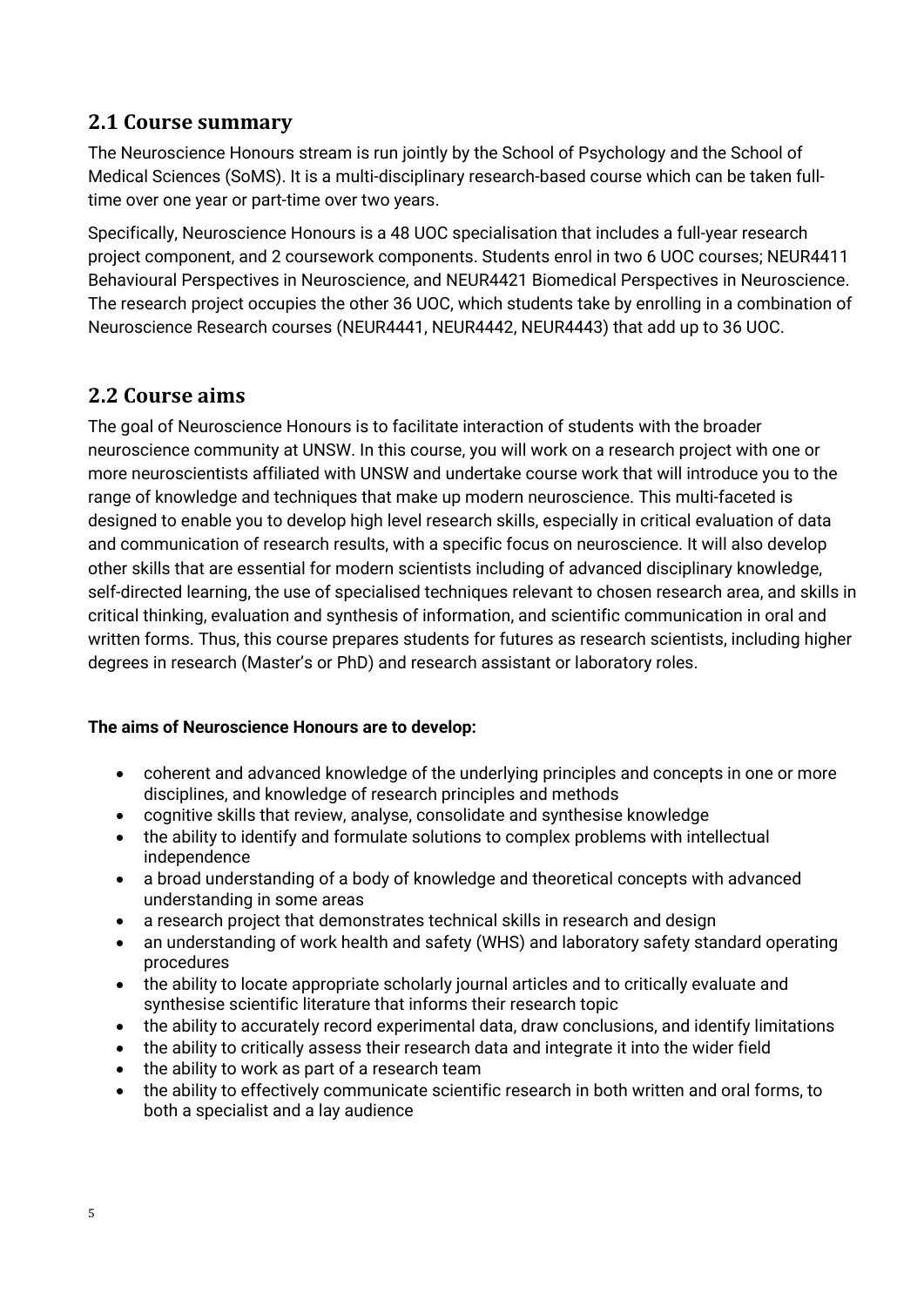#### **At the successful completion of this course you (the student) should be able to:**

- 1. Design and conduct scientific experiments of a high standard
- 2. Critically analyse data and scientific literature
- 3. Understand principles of safe and ethical scientific practice
- 4. Effectively communicate science through written and verbal mediums

## <span id="page-5-0"></span>**2.3 Course learning outcomes (CLO)**

**CL01:** Demonstrate an understanding and practice of workplace health and safety in addition to laboratory safety standard operating procedures.

**CLO2:** Access, critically evaluate, synthesise and reference a body of scientific literature that informs their research topic

**CL03:** Demonstrate practical skills in research, including techniques directly related to their specific research topic, accurate recording of experimental data and ability to work in a team.

**CLO4:** Critically assess their research data, integrate it into the wider field, and communicate effectively the findings in both oral and written formats

## <span id="page-5-1"></span>**2.4 Relationship between course and program learning outcomes and assessments**

NEUR4441/4442/4443 is a fourth-year subject available to science students with a background in neuroscience. This includes students in all UNSW Faculty of Science programs: i.e. Science - 3970, Advanced Science - 3962, Medical Science - 3991, Exercise Physiology program – 3871. NEUR4441/4442/4443 is also one of the possible entry requirements for a PhD in SoMS (e.g., anatomy-1750, pathology-1780, physiology & pharmacology-1790). You should consult with your supervisor, your mentor or the Honours Convenor by July if you are considering this option, as you may be able to apply for a number of scholarships.

| Course<br>Learning<br><b>Outcome (CLO)</b> | <b>LO Statement</b>                                                                                                                                  | <b>Related Tasks &amp; Assessment</b>                                                                                                                                                                                                                 |
|--------------------------------------------|------------------------------------------------------------------------------------------------------------------------------------------------------|-------------------------------------------------------------------------------------------------------------------------------------------------------------------------------------------------------------------------------------------------------|
| CLO <sub>1</sub>                           | Demonstrate an understanding<br>and practice of workplace health<br>and safety in addition to laboratory<br>safety standard operating<br>procedures. | - Completion of mandatory training courses:<br>WHS Awareness, Ergonomics, & Lab Safety<br>Awareness.<br>- 6 other possible training courses where<br>relevant (e.g., PC2 laboratory, animal ethics,<br>radiation training).<br>- Thesis<br>- Proposal |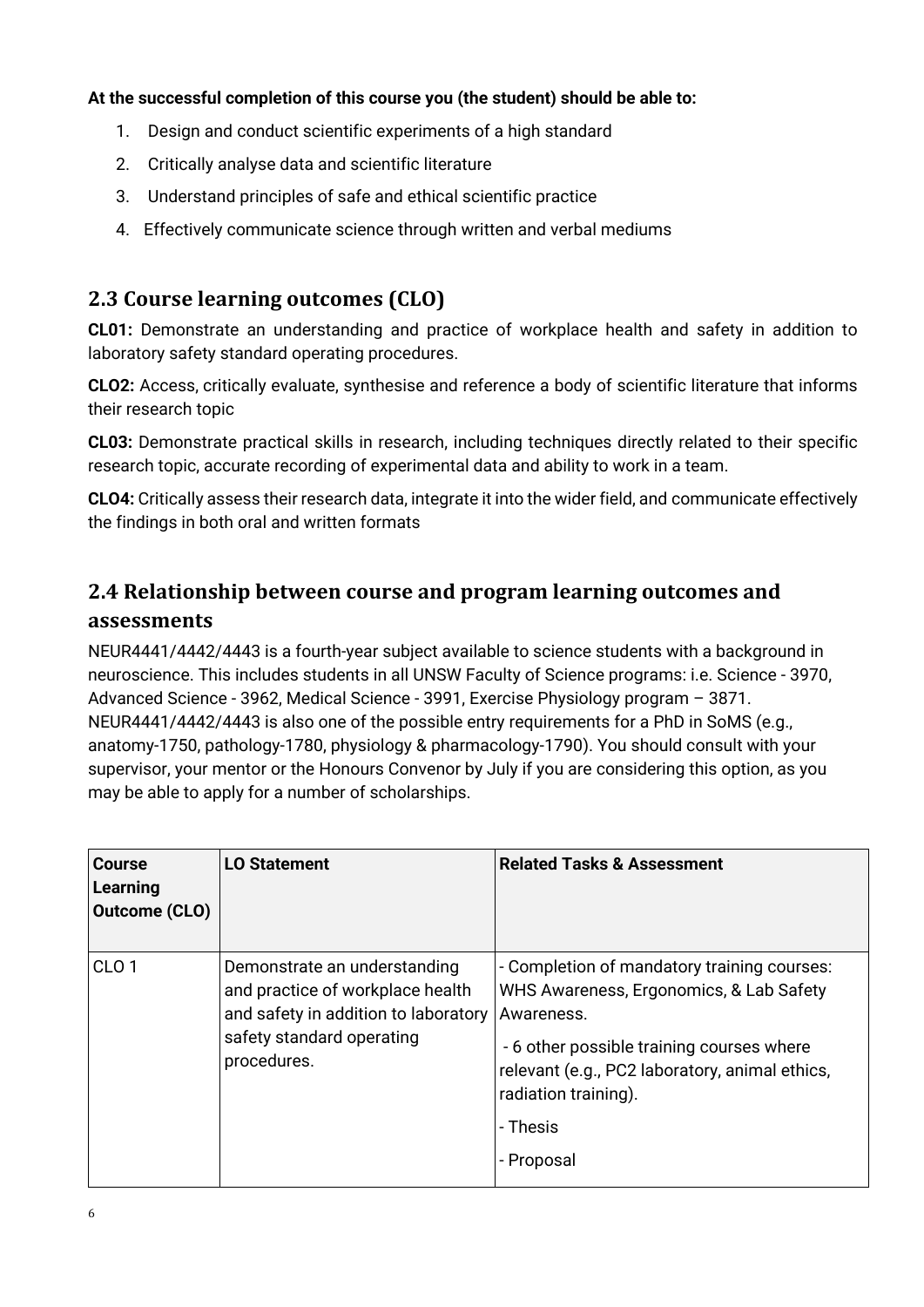| CLO <sub>2</sub> | Access, critically evaluate,<br>synthesise and reference a body of<br>scientific literature that informs<br>their research topic.                                                                       | - Proposal seminar<br>- Proposal    |
|------------------|---------------------------------------------------------------------------------------------------------------------------------------------------------------------------------------------------------|-------------------------------------|
| CLO <sub>3</sub> | Demonstrate practical skills in<br>research, including techniques<br>directly related to their specific<br>research topic, accurate recording<br>of experimental data and ability to<br>work in a team. | -Thesis                             |
| CLO <sub>4</sub> | Critically assess their research<br>data, integrate it into the wider<br>field, and communicate effectively<br>the findings in both oral and<br>written formats                                         | - Proposal seminar<br>- Lay summary |

# <span id="page-6-0"></span>**3. Strategies and approaches to learning**

## <span id="page-6-1"></span>**3.1 Learning and teaching activities**

The primary activity of NEUR4441/4442/4443 is self-driven laboratory research, with the goal of producing a research thesis authored by the student. This research will also be communicated to a wide audience through an oral in-person (proposal) presentation and a written lay summary. Neuroscience Honours engages the student in contextualised learning by allowing each student to conduct their own research project under the supervision of a specialist neuroscience researcher. The student and supervisor devise a project tailored to the student's strengths and to provide additional experience in areas that will help the student develop.

**Laboratory research** will provide the opportunity to develop knowledge and practical skills in research techniques, to work as part of a research team, and to accurately record experimental data. This will allow for responsibility and accountability for own learning and practice, collaboration with others, as well as for the identification of solutions to complex problems with intellectual independence.

**Thesis** writing will be self-driven and independent, and involve locating appropriate scholarly journal articles, and critical evaluation and synthesise of scientific literature. It will also allow for critical assessment of own research data, to integrate own data into the wider field of neuroscience, and to draw scientific conclusions. Students will also have the opportunity to learn to use statistical and graphing software necessary for accurate presentation of data.

**The proposal and lay summary** will provide the opportunity for developing communication skills to present a clear and coherent exposition of knowledge and ideas to a variety of audiences. Students will develop their own presentation (including visual aids) and lay summary in collaboration with their supervisors and other laboratory members. It will also provide the opportunity to learn to respond to feedback.

The coursework has its own set of learning activities. Please see relevant course outlines for NEUR4411 Behavioural Perspectives in Neuroscience, and NEUR4421 Biomedical Perspectives in **Neuroscience**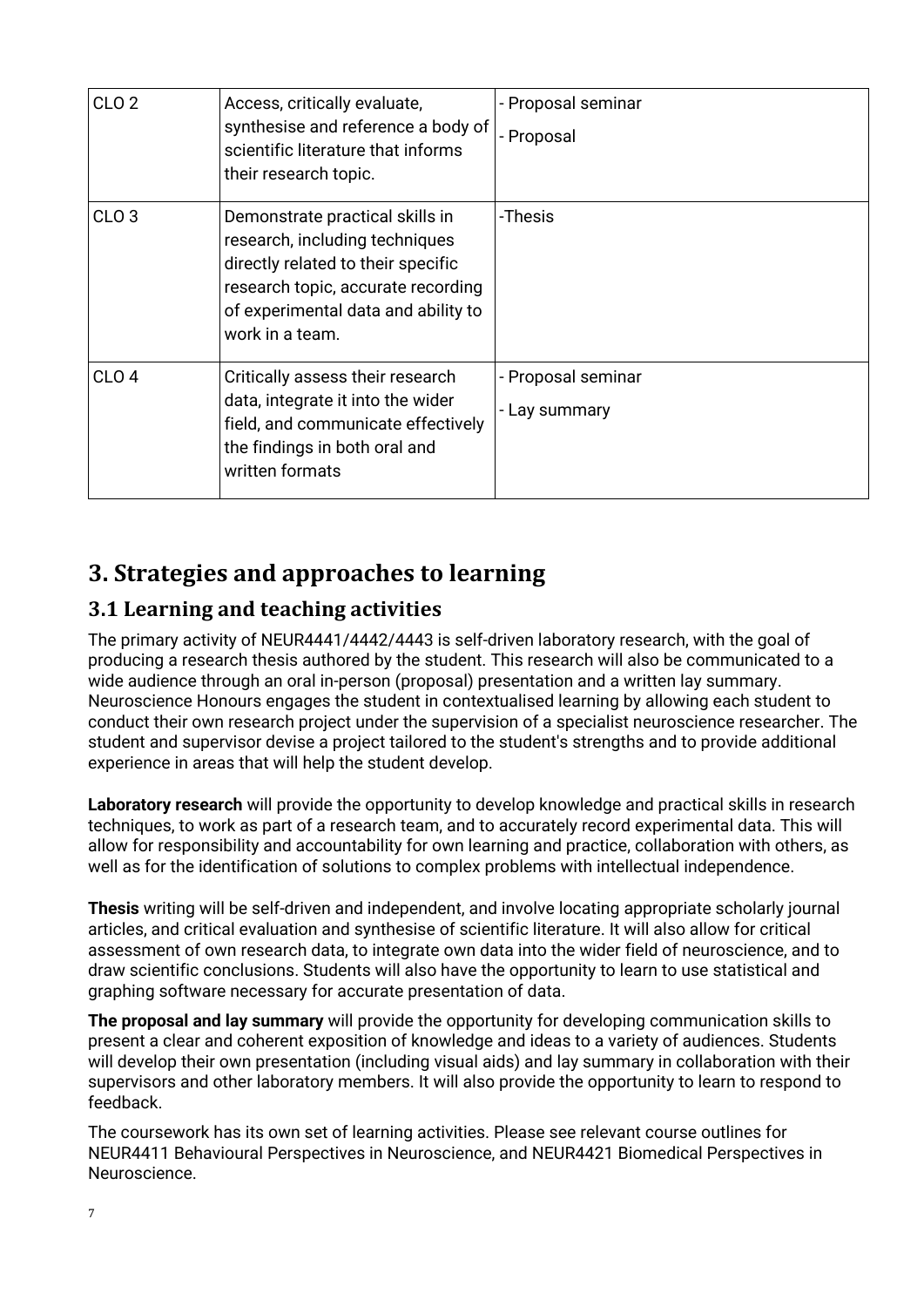## <span id="page-7-0"></span>**3.2 Expectations of students**

Students are reminded that UNSW recommends that a 6 units-of-credit course should involve about 150 hours of study and learning activities. The formal learning activities total approximately 50 hours throughout the term and students are expected (and strongly recommended) to do at least the same number of hours of additional study.

Students have the primary responsibility (a) to conduct all aspects of the research project (including literature searches, data collection, and data analyses), (b) for the timely completion of the Honours thesis, and (c) for the form and content of the final product. Students are expected to behave in an ethical, socially responsible, and professional manner throughout honours in accordance with UNSW research integrity policies ([https://research.unsw.edu.au/research-integrity-policies-and-procedures\)](https://research.unsw.edu.au/research-integrity-policies-and-procedures) and the Australian Code for the Responsible Conduct of Research<sup>11</sup> https://nhmrc.gov.au/about[us/publications/australian-code-responsible-conduct-research-2018](https://nhmrc.gov.au/about-us/publications/australian-code-responsible-conduct-research-2018)

The attendance requirements for the research component of this course are to be arranged between the student and their supervisor. The underlying assumption is that Neuroscience Honours is a fulltime course and so the workload is equivalent to that of a full-time job. Holidays are to be negotiated with the supervisor, as there are no fixed holiday periods. A timeline for the project including expected absences of both student and supervisor's forms part of the project proposal.

Students will also be assigned a mentor (which is a member of the Neuroscience Honours Committee) in approximately week 2 of their candidature. Students should seek help and advice from their mentor when difficulties of a personal or professional nature arise. All discussion with your mentor will be strictly confidential. Students organise to meet with their mentor in early March. Mentors will also meet with students to discuss the mid-honours progress report.

Students must acknowledge and agree to comply with the ['COVID-19 Student Health and Safety](https://portal.insight.unsw.edu.au/return-to-campus)  [Agreement'](https://portal.insight.unsw.edu.au/return-to-campus) as a condition of attending campus. This agreement outlines a set of expected behaviours while on campus. Failure to comply may be considered a breach of the [Student Code of](https://www.gs.unsw.edu.au/policy/documents/studentcodepolicy.pdf)  [Conduct](https://www.gs.unsw.edu.au/policy/documents/studentcodepolicy.pdf) and subject to disciplinary action. Students are also required to read our Safe Return to [Campus guidance](https://www.covid-19.unsw.edu.au/safe-return-campus) . In order to undertake research on UNSW Sydney campus, you must abide by the COVID-19 Safe Return to Campus - Compliance & Approval Process. Students are not to come onto campus if any symptoms arise - they won't be penalised for this.

#### **Students are expected to:**

- develop an honours thesis project and plan for completing the project within the required timeframe in conjunction with their supervisor(s). Supervisors may limit the topic to areas that fit within the work of the research group and for which equipment and reasonable resources are available. The project often constitutes one section of a larger study but it is important to ensure the proposed work constitutes a stand-alone project. Once a topic is chosen, the development of the research proposal, hypotheses and appropriate design is the responsibility of the student working in conjunction with their supervisor(s).
- complete in a timely manner the Health & Safety online awareness training course and all required Work Health & Safety and laboratory safety training and to comply with all requirements. The Laboratory Safety Awareness Online, Work Health & Safety Awareness Online and Ergonomic Online courses must be completed by all students who are carrying out research within the Wallace Wurth building. Those students with projects that involve PC2 work, gene technology, radiation or animal handling must complete the additional courses. Students need to be enrolled into these courses via the H&S Student Online Training Registration or via myUNSW. Students carrying out research outside of the Wallace Wurth building need to complete all relevant H&S training provided by the place of work.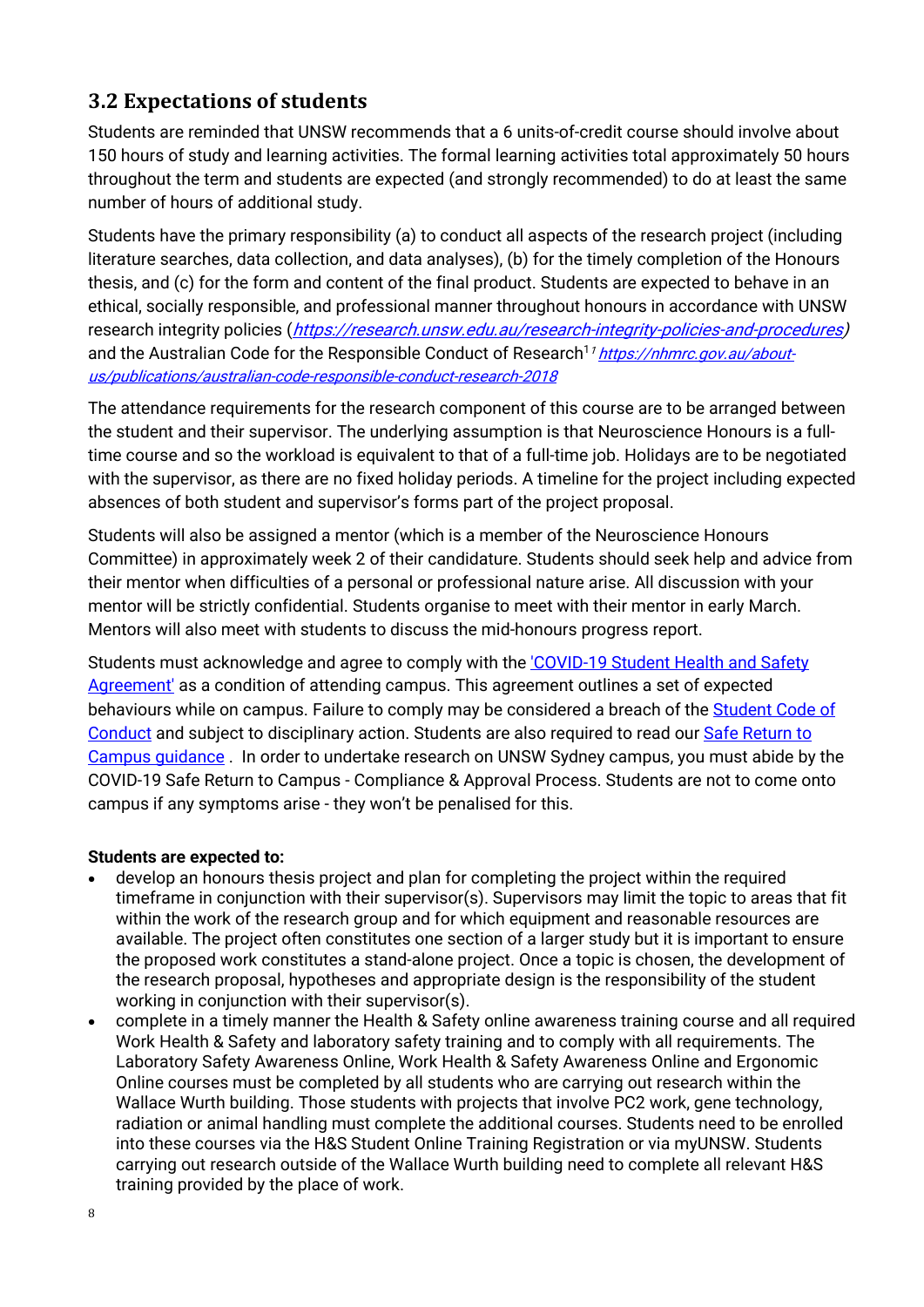- gain ethical approval for your research project in conjunction with your supervisor (if it does not already exist) and to conduct your research in an ethical manner, treating tissue, animals or participants with respect and appreciation.
- follow experimental procedures as outlined by your supervisor(s), ensuring ethics compliance and consistency with other components of the larger project.
- treat with confidentiality any information identifying participants. Primary materials and confidential research data must be kept in secure storage. Confidential information must only be used in ways agreed with those who provided it.
- adopt and implement the standard practices of the research group. This may include methods for data identification and storage, resource bookings and equipment use, etc.
- keep organised, complete and confidential records of the data collected, particularly in a manner which can be easily accessed at any time by the student or supervisor(s) and be understood at a later date by a research group member not immediately involved in the work. Researchers have a legal responsibility to keep full, accurate and legible records of research methods, research data and primary materials (including laboratory notebooks and electronic data) in a durable, organised and accessible manner. Research data and materials remain the property the University/Institute/Centre, unless subject to a third-party agreement.
- seek the approval of your supervisor prior to consulting with other academic staff or other researchers in the field about the project and to undertake additional work towards the thesis identified as necessary by your supervisor. Posting of unpublished experimental plans or research results on the internet without the permission of the research supervisor is prohibited.
- take responsibility for the quality and originality of all submitted work.
- establish with your supervisor the level of support required for successful completion of the thesis and to maintain regular contact with her/him. Meetings with the supervisor are important, requiring the cooperation of both parties. These meetings can be virtual. Discuss with your supervisor how she/he prefers to operate, whether from informal discussions, drafts and outlines, question and answer sessions, individually or within the context of lab meetings, etc. Prepare in advance for supervisor meetings by determining the areas in which advice would be useful. Present any required written material or graphs/figures to your supervisor in sufficient time to allow for comments before the meetings. You may find it useful to follow up meetings with an email to your supervisor indicating your understanding of agreed actions, responsibilities and timelines (thus minimising miscommunication).
- maintain a professional and respectful relationship with your supervisor (e.g. to be punctual for meetings; to be willing to take advice and constructive criticism). Students are encouraged to deal promptly with any interpersonal issues that may arise with their supervisor, and if the relationship with the supervisor breaks down, students should seek advice from the Honours Convenor or the appropriate Grievance Officer.
- promptly notify the mentor of any significant disruptions to your capacity to undertake research.

We encourage all students to attend our weekly e-meetings (held online) where they will have the opportunity to ask any questions they have about the course to the course convenors, as well as to have contact with other students in the course. There is a coffee club for the same purpose. Attendance is not compulsory to either meeting.

Students are also expected to take advantage of research talks within their assigned laboratory as well as their department or school, and students will have the opportunity to attend lab meetings and journal clubs.

The coursework has its own list of expectations. Please see relevant course outlines for NEUR4411 Behavioural Perspectives in Neuroscience, and NEUR4421 Biomedical Perspectives in Neuroscience.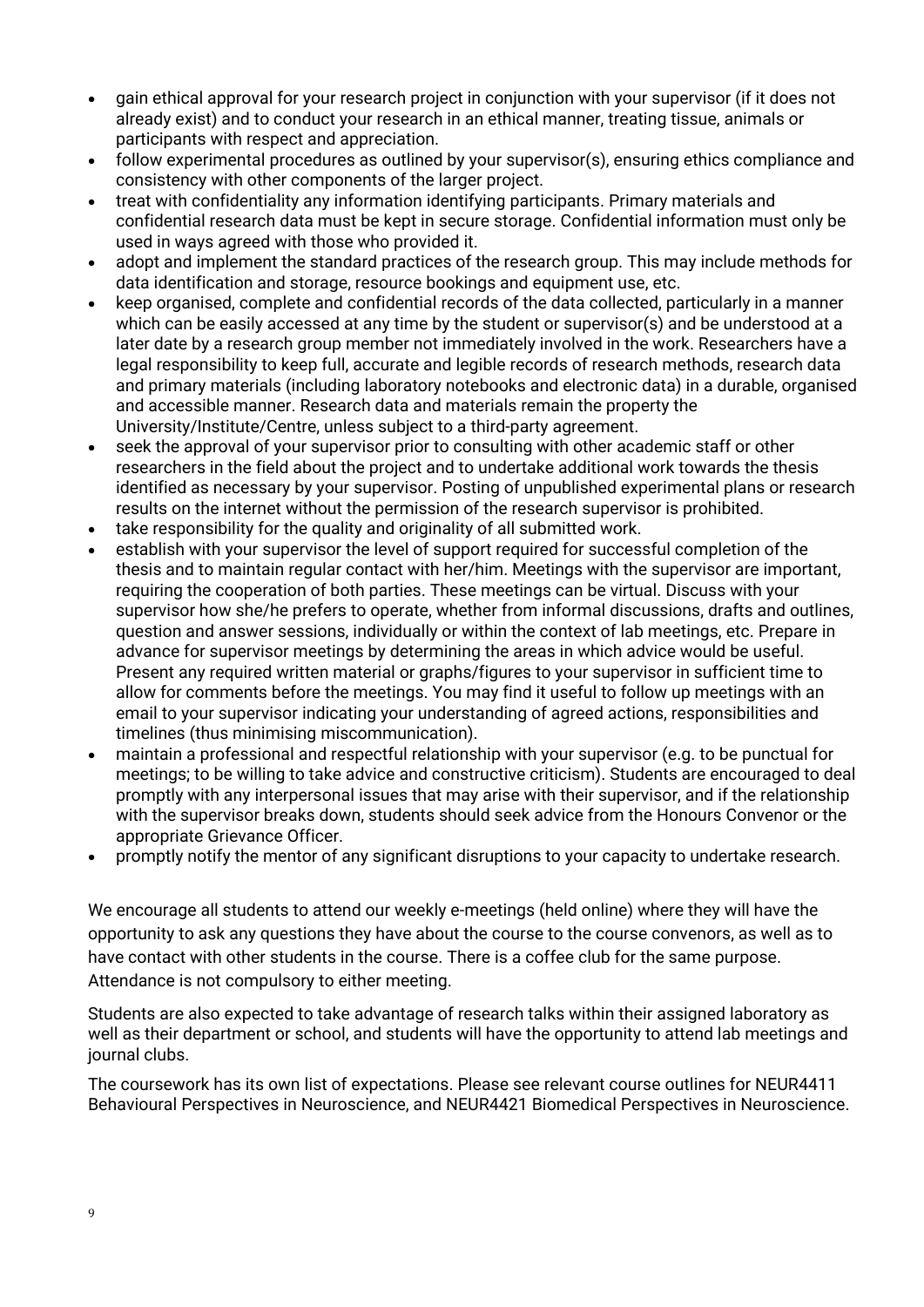# <span id="page-9-0"></span>**4. Course schedule and structure**

| 16 - 30 May 2022    | Students commence their research project. Exemption for a late start can    |
|---------------------|-----------------------------------------------------------------------------|
|                     | be obtained by writing to the Honours Convenor.                             |
|                     |                                                                             |
|                     |                                                                             |
| 30 May 2022         | Official start of the Honours Year and Student Induction Seminar (virtual). |
| Week of 30 May 2022 | Term 2 coursework (NEUR4421) commences                                      |
|                     |                                                                             |
| <b>July 2022</b>    | Supervisor and Examiner Induction (virtual)                                 |
|                     |                                                                             |
| 25 July 2022        | Students present their Project Proposal orally, to Honours Committee        |
|                     |                                                                             |
| 1 August 2022       | Students submit Project Proposal document. Rejoinder due 2 weeks after      |
|                     | receipt of examiner feedback.                                               |
| 30 September 2022   | Student/Supervisor (mid-candidature) Progress Report due.                   |
|                     |                                                                             |
| Week of 13 Feb 2023 | Term 1 coursework (NEUR4411) commences                                      |
|                     |                                                                             |
| 11 April 2023       | <b>Students submit Thesis</b>                                               |
|                     |                                                                             |
| 18 April 2023       | <b>Students submit Lay Summary</b>                                          |
|                     |                                                                             |

This course will rely on Moodle, Microsoft Teams and email for communication and resources. To access the course Moodle site, point your browser to: <https://moodle.telt.unsw.edu.au/login/index.php>

Log on using your z-pass (z<student-number> and your password). After logging on to Moodle, look for the course entitled 'NEUR Honours'. Notes for the research component of Neuroscience Honours will be posted on Moodle. Updated assessment (thesis, proposal, and lay summary) and administrative information will also be provided there. Discussion forums are available for students to discuss the course with each other and the Honours Convenors. The best way to contact course staff with questions is by direct email.

The coursework components NEUR4411 and NEUR4421 have their own tab within the Moodle page. The exam periods for these courses are as follows: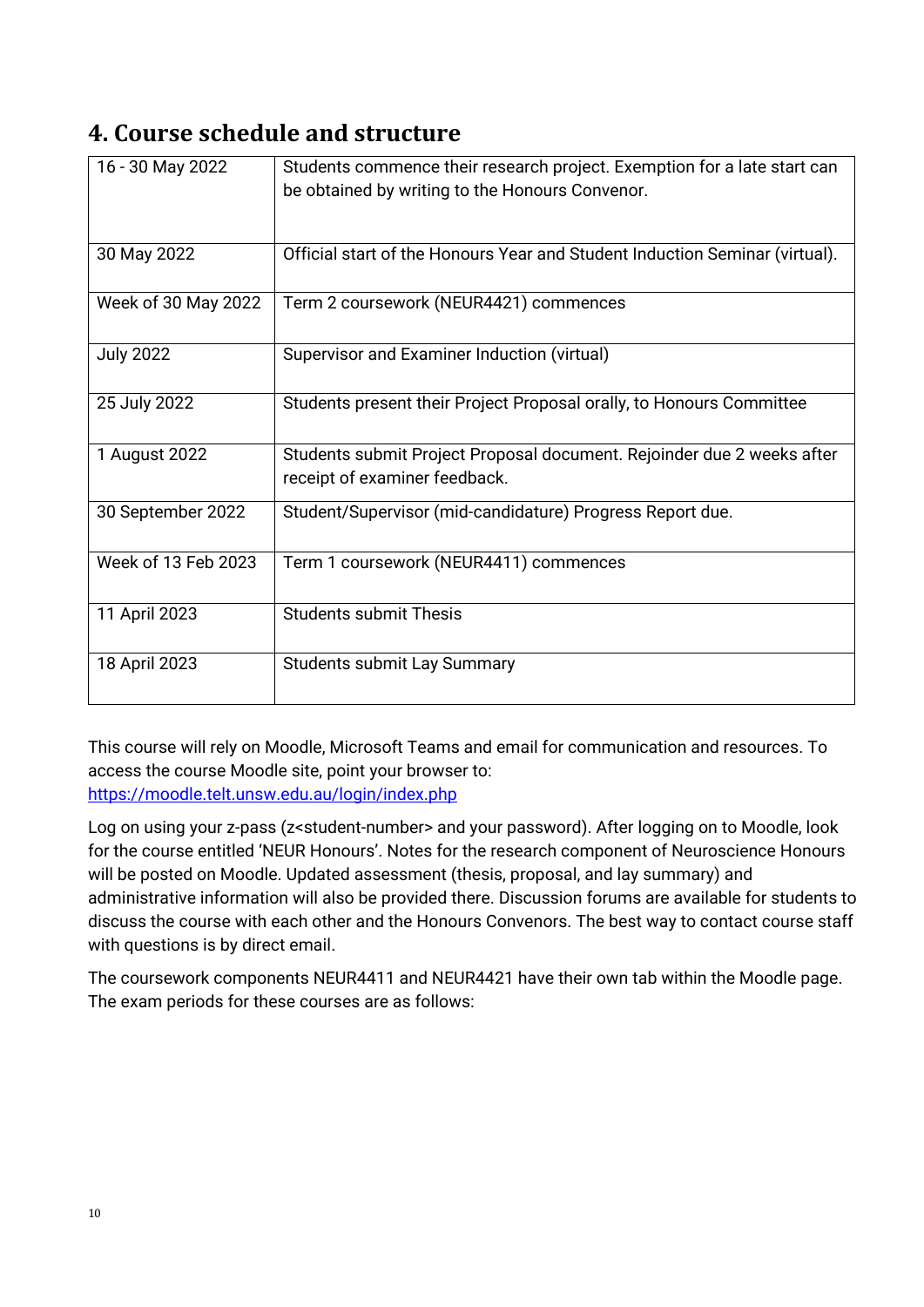# <span id="page-10-0"></span>**5. Assessment**

### <span id="page-10-1"></span>5.1 Assessment tasks

| <b>Assessment task</b>                                      | Length                                                  | Weight | Due date and time                                                            |
|-------------------------------------------------------------|---------------------------------------------------------|--------|------------------------------------------------------------------------------|
| Research NEUR444X (36 UOC)                                  |                                                         | 75%    |                                                                              |
| <b>Assessment 1: Proposal seminar</b>                       | $15$ min                                                | 5%     | Monday 25 July 2022                                                          |
| <b>Assessment 2: Proposal</b>                               | 4,000 words                                             | 10%    | Monday 1 August 2022                                                         |
| <b>Assessment 3: Thesis</b>                                 | 8,000 -10,000 words                                     | 80%    | Tuesday 11 April 2023                                                        |
| <b>Assessment 4: Lay summary</b>                            | 2,000 characters                                        | 5%     | Tuesday 18 April 2023                                                        |
| <b>Coursework</b>                                           |                                                         | (25%)  |                                                                              |
| <b>NEUR4411 (6 UOC)</b>                                     |                                                         | 12.5%  |                                                                              |
| <b>Assessment 1: Group presentation</b>                     | 20-30 min                                               | 30%    | T1 2023<br>Week 4 or 5                                                       |
| <b>Assessment 2: Essay on Neuroscience</b><br>related topic | 4 pages (double<br>spaced, not including<br>references) | 30%    | Friday 24 March 2023                                                         |
| <b>Assessment 3: Final Exam</b>                             | 7-10 short answer<br>questions<br>2 hours               | 40%    | 10-12 pm<br>Tuesday 2 May 2023                                               |
| <b>NEUR4421 (6 UOC)</b>                                     |                                                         | 12.5%  |                                                                              |
| <b>Assessment 1: Student Journal</b><br>Presentation        | 30 min                                                  | 30%    | During assigned<br>elective workshop                                         |
| <b>Assessment 2: Online quizzes (40 %)</b>                  | 40 min                                                  | 40%    | 1 week after each<br>workshop. Week 5<br>workshop quiz will be<br>in week 7. |
| <b>Assessment 3: 3 Minute Thesis</b><br>Presentation        | 3 min                                                   | 30%    | July 29th 2022                                                               |

#### **Further information**

UNSW grading system:<https://student.unsw.edu.au/grades>

UNSW assessment policy:<https://student.unsw.edu.au/assessment>

11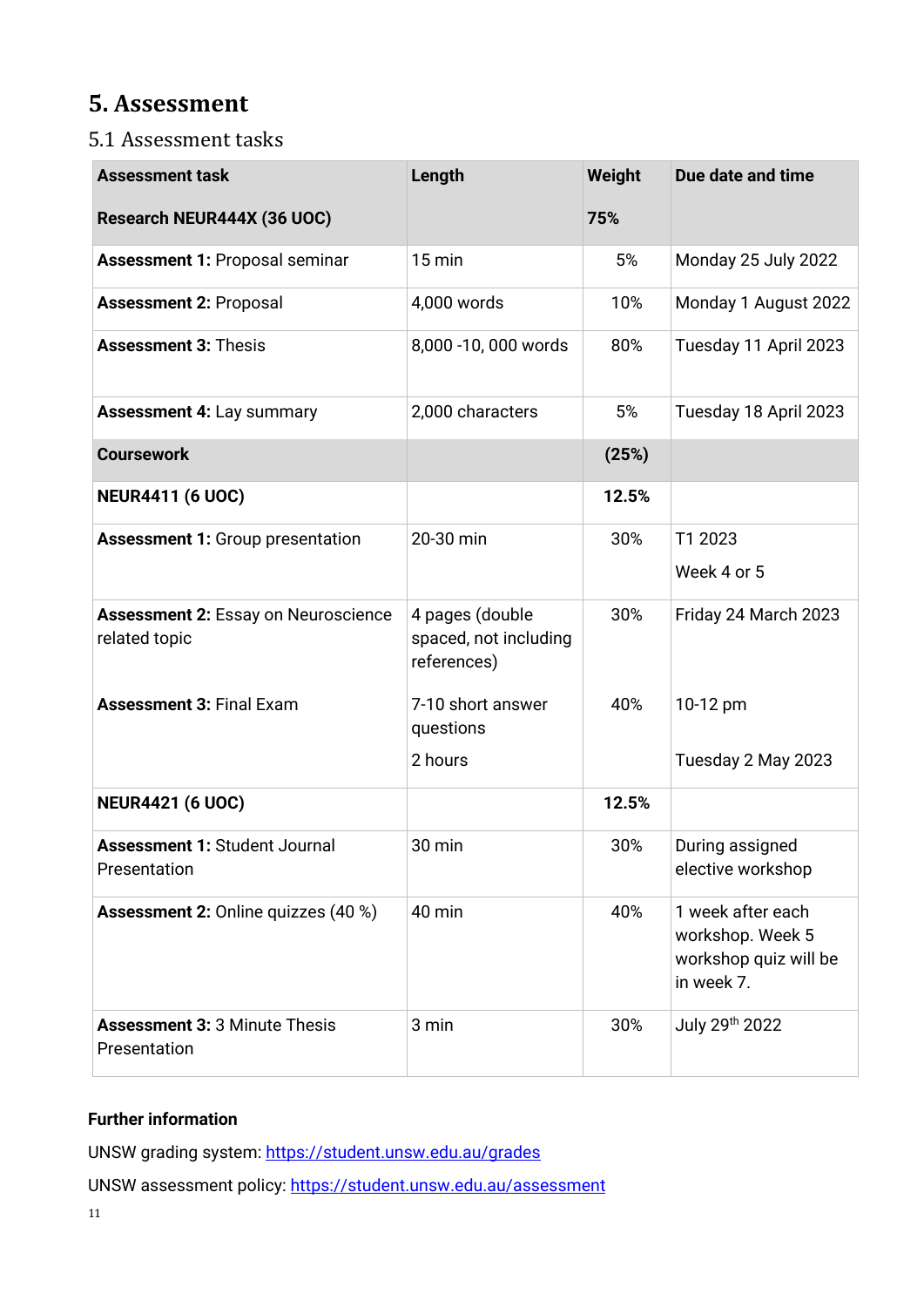## <span id="page-11-0"></span>**5.2 Assessment criteria and standards**

Proposal assessments (presentation, proposal document and rejoinder document) are worth 15% of the final research mark. The main purpose of the Project Proposal is to provide timely and formative feedback to the student regarding their project, including details of design, conduct and analysis. The structure of the proposal and assessment process are modelled after the National Health and Research Council Project Grant Scheme. This process allows the Committee to raise issues around feasibility and fallback plans and models the iterative process of how science (grants, papers) is actually conducted.

#### **Proposal Seminar (5%)**

- Students will outline their research proposal to the Neuroscience Honours Committee, other supervisors, students and SoMS audience members. The presentation is to be up to 10 minutes long, and students may use PowerPoint or Canvas. There is no limit to the numbers of slides to use. Under certain circumstances (e.g. COVID-19), students may be asked to include an additional 'contingency plan' slide. The presentation should convey the aims, hypotheses, experimental design & rationale, outcomes and significance of the proposed research along with a timeline of the honours year.
- Students are expected to have rehearsed the talk with their supervisors; You are allowed to have notes/palm cards but you are expected to know your talk and not rely too heavily on your notes. Reading off your notes/palm cards too much will be reflected in your marks.
- The presentation is followed by up to 10 minutes of live questions and discussion between the candidate, supervisor(s), and the panel regarding the project, especially with regards to its feasibility in the timeframe. Students should expect to answer questions about the experimental design details.
- Students will receive written feedback on their talk from the audience (see page 14 of this course outline).

#### **Proposal (10%)**

- The written proposal should be no more than 4000 words. The proposal consists of an approximately 2000 words overview of the background literature followed by a research plan of no more than 2000 words that outlines the project, covering aims, hypotheses, experimental design & rationale, outcomes & significance, and timeline.
- Supervisor(s) are expected to read and provide editorial input on the proposal; however, they must not author the document.
- A detailed description of the formatting for the Project Proposal is on page 16-19 of this course outline, including marking guidelines on page 18. Information on Feedback is on page 14.
- Students should submit the Project Proposal via Turnitin portal on Moodle and send a PDF copy by email to the [neurhonoursadmin@unsw.edu.au](mailto:neurhonoursadmin@unsw.edu.au) mailbox.
- Students will receive written comments from two assessors on their proposal document. The student will then respond in writing to the comments addressing all points (whether or not they have a question mark at the end) and justify their response. There is a strict 2-page limit (2-cm margins; 12-point Times New Roman) to the **rejoinder document** including any figures and references.

#### **Thesis (80%).**

- The written thesis (8,000 10,000 words) will be marked by two examiners. Details for its preparation are on pages 19-26 of this course outline. Information on Feedback is on page 15.
- Supervisor(s) are expected to read and provide editorial input on multiple drafts of the thesis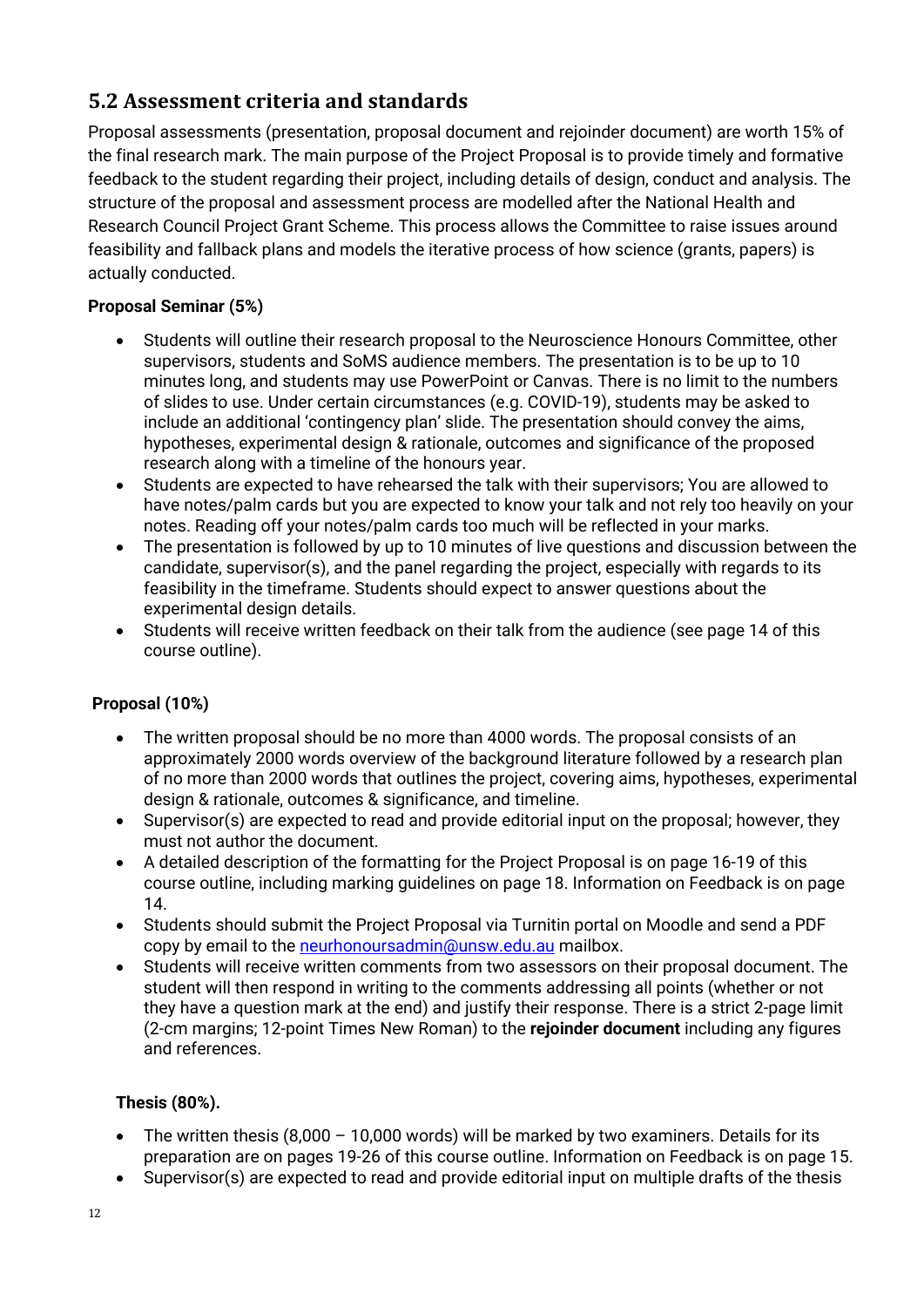aside from the discussion. Supervisors are only allowed to read and comment on a single version of the thesis discussion. Discussion feedback is limited to constructive feedback on the structure of the discussion, its strengths and weaknesses, and the general writing style. Supervisors are permitted to draw the student's attention to any errors or inconsistencies but must NOT under any circumstances, rewrite any words, phrases or sentences. Students may receive feedback from each supervisor; however, the supervisors must be given the same version of the discussion.

- Students should submit their Research Thesis by **11 April 2023 (5pm)** via Turnitin on Moodle, and also send a PDF copy by email to the Neuroscience Honours Administrative mailbox: [neurhonoursadmin@unsw.edu.au.](mailto:neurhonoursadmin@unsw.edu.au)
- The supervisor(s) will be provided with a copy of the submitted document and asked to confirm the validity of the data and rate the student's independence in generating, conducting, and writing up the research. This feedback will not contribute formally to the mark but may be used by the examiners in arriving at their decision. The feedback form will be emailed to supervisors prior to the thesis submission date.
- The thesis grading criteria used by the examiners are included at the end of this course outline. Where there is a discrepancy of greater than 10 marks, the two examiners will confer and where possible, reach an agreement in consultation with the Honours Convenor. However, where agreement is not possible, the thesis will be examined by a third marker. The three marks will then be averaged to determine the final grade.

#### **Lay Summary (5%).**

- This 2000 character or less summary of the Research Thesis is targeted at an educated audience without a scientific background. Preparation guidelines will be distributed one month prior to the due date. See page 29 for details on preparation of the Lay Summary.
- Students should submit their Lay Summary by **18 April 2023 (5pm)** via Turnitin on Moodle and also send a PDF copy by email to the Neuroscience Honours Administrative mailbox: [neurhonoursadmin@unsw.edu.au.](mailto:neurhonoursadmin@unsw.edu.au)
- The lay summaries will be marked by Neuroscience Honours Committee members.

The **Coursework component (NEUR4411 and NEUR4421)** comprises 25% of the final honours mark (12.5% per course). In NEUR4411 (Behavioural Perspectives in Neuroscience), students learn about neuroscience from a psychological perspective. Students will be introduced to a range of techniques and learn how to critically evaluate the primary literature. NEUR4421 (Biomedical Perspectives in Neuroscience) will be taught from a biomedical science perspective and consists of half-day workshops covering different cutting-edge neuroscience techniques, statistics and thesis writing. Together, the coursework will provide students with a broad knowledge base and appreciation of neuroscientific developments complementing the deep learning provided by the research project. The coursework is assessed by the staff that delivered the material.

#### **Honours Grades**

At the completion of their Honours program, students will be awarded an honours grading as follows**:**

- Honours Class 1: mark of 85 or greater
- Honours Class 2 Division 1: mark from 75 to 84.99
- Honours Class 2 Division 2: mark from 65 to 74.99
- Honours Class 3 or Pass: mark below 65

The calculation of class of award will be determined from the student's weighted average mark (WAM) for all research (75%; 36 UOC) and coursework (25%; 12 UOC) components required for the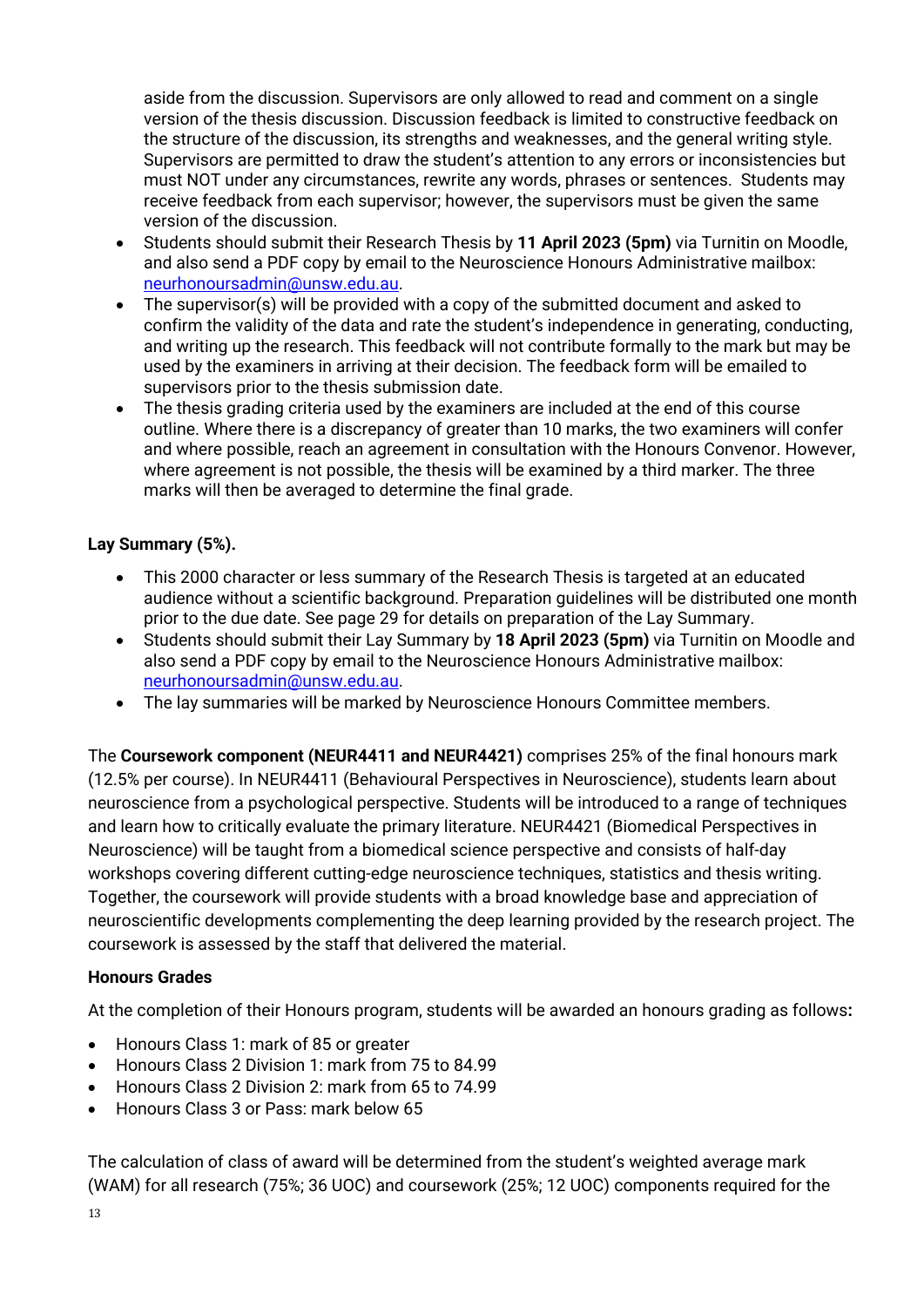program.

Honours marks and grades will be scrutinised at a School level as either part of an Honours Committee or School Assessment Committee to ensure consistency across sub-disciplines and cohorts. The Faculty will also review these marks and grades prior to the release of results.

#### <span id="page-13-0"></span>**5.3 Submission of assessment tasks**

Students should submit all written assignments via Turnitin portal on Moodle and send a PDF copy by email to the [neurhonoursadmin@unsw.edu.au](mailto:neurhonoursadmin@unsw.edu.au) mailbox.

If you unavoidably miss an assessment task, you must inform the Honours Convenor immediately. You must supply adequate documentation (such as a medical certificate) to be considered for any supplementary assessment. Application for an extension must be made by contacting the Honours Convenor and via Special Consideration procedures and will only be granted in exceptional circumstances (see further details below).

Students who miss more than 2 hours of coursework (NEUR4411 and NEUR21) classes due to illness or for other reasons must submit a copy of medical certificates or other acceptable documentation to the Honours Convenor. Certificates should be lodged no more than 7 days after an absence. The following details must be attached: Name, Course code, Date of the class, Name of class missed.

#### **Late Submission**

Failure to submit assessments on time will result in a daily penalty of 5% of the total marks of the assessment item being applied, except where an extension to the deadline has been applied for and approved by the Honours Convenor.

#### **Special Consideration**

If you experience a short-term event beyond your control (exceptional circumstances) that impacts your performance in a particular assessment task, you can apply for Special Consideration.

You must apply for Special Consideration **before** the start of your exam or due date for your assessment, except where your circumstances of illness or misadventure stop you from doing so.

If your circumstances stop you from applying before your exam or assessment due date, you must **apply within 3 working days** of the assessment, or the period covered by your supporting documentation.

More information can be found on the [Special Consideration website.](https://www.student.unsw.edu.au/special-consideration)

#### <span id="page-13-1"></span>**5.4. Feedback on assessment**

**Feedback on the proposal** will be provided by at least 3 members of the honours committee, as well as students in Neuroscience Honours course and other members of the audience present. Students will be provided with an average rating out of 10 for10 categories that cover presentation content (e.g. how well background literature, aims, methods and potential outcomes were described) and presentation delivery (e.g. pacing, clarity, and professionalism). Each student will also be provided with all comments and feedback made by the honours committee and Neuroscience Honours students. Feedback will be emailed to the student within two weeks of task completion. The specific 10 categories for feedback are:

- Background conveyed the significance of the topic and set the scene for hypothesis and aims
- Background provided appropriate depth and focus
- Main research question/hypothesis is clearly explained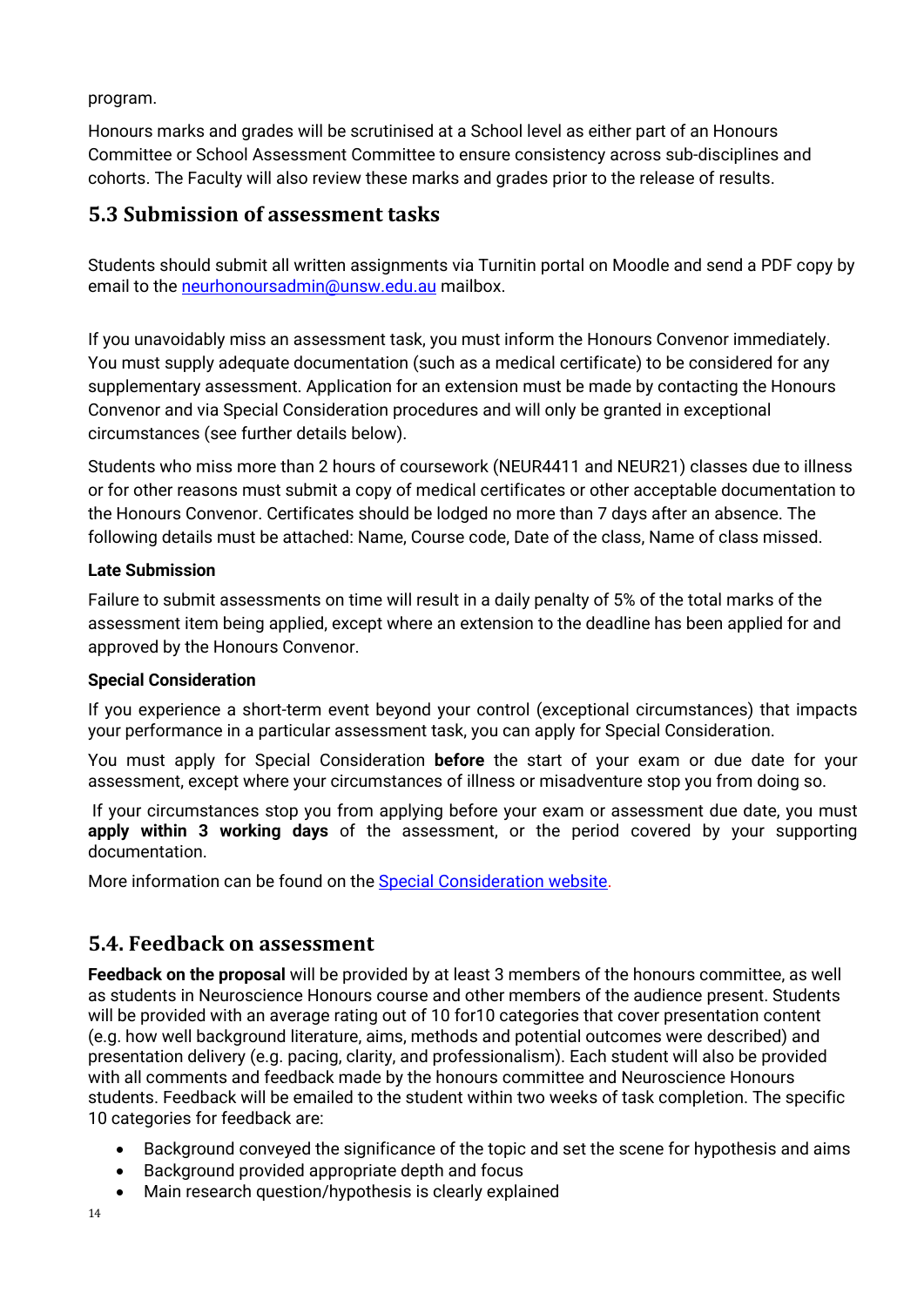- Specific aims are clearly listed
- Methodology/experimental design is described with appropriate detail
- Clear and logical link between the aims and the research plan
- Potential outcomes and their significance are clearly presented
- Presentation delivery is clear, articulate, enthusiastic and professional
- Presentation is well-paced
- Slides are clear, clean and error-free with appropriately sized fonts and graphics. All figures and graphs are informative and labelled
- Question time: Student showed a clear understanding of the project and gave logical & thoughtful answers

**Feedback on the written proposal** will be provided by two examiners (one selected by the student's supervisor and the other will be a self-elected supervisor of another student in the program). Feedback from both examiners will be emailed to the student usually within two weeks of task completion (but sometimes up to 3 weeks after task completion). Each examiner will provide 0.5-1 page feedback on writing style, and 0.5-1 page on proposal content. This feedback will give the student an opportunity to improve their research project and writing prior to submission of their research thesis. Students will also be asked to address at least two questions from each examiner on their proposal. This will allow students to clarify and improve aspects of their proposal and to demonstrate a greater understanding of their project where needed.

**Feedback on the thesis** will be provide by two examiners. Feedback from both examiners will be emailed to the student within two weeks of task completion. Each examiner will provide 0.5-1 page feedback on any aspect of the thesis such as writing style and proposal content.

Student and supervisor will together submit a **mid-honours progress report** to the student's Honours mentor on 30 September 2022, approximately halfway through the honours year. Students and supervisors will be emailed the report template and guidelines (see page 28 for template). The purpose of this report is to provide feedback on the student's progress. The report is also an opportunity to identify any issues that might impact the honours project and to adjust/add new milestones to ensure successful completion of the project. The course convenor/ mentor should be contacted immediately in the event of significant disruptions to the student's capacity to undertake research or lack of student attendance.

# <span id="page-14-0"></span>**6. Academic integrity, referencing and plagiarism**

**Referencing** is a way of acknowledging the sources of information that you use to research your assignments. You need to provide a reference whenever you draw on someone else's words, ideas or research. Not referencing other people's work can constitute plagiarism.

Please APA referencing style for this course.

Further information about referencing styles can be located at <https://student.unsw.edu.au/referencing>

Academic integrity is fundamental to success at university. Academic integrity can be defined as a commitment to six fundamental values in academic pursuits: honesty, trust, fairness, respect, responsibility and courage.<sup>[1](#page-14-1)</sup> At UNSW, this means that your work must be your own, and others' ideas

<span id="page-14-1"></span><sup>1</sup> International Center for Academic Integrity, 'The Fundamental Values of Academic Integrity', T. Fishman (ed), Clemson University, 2013.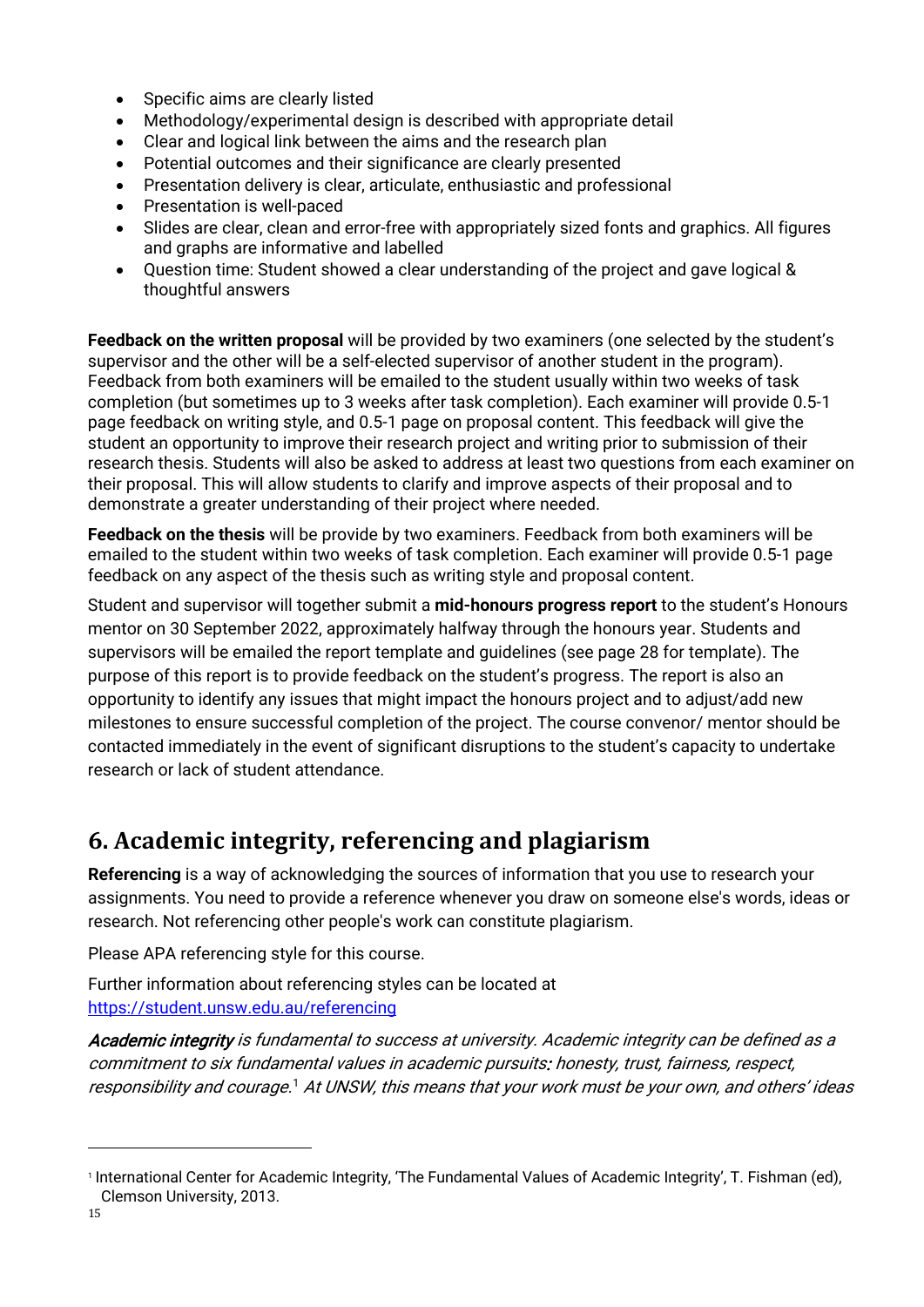should be appropriately acknowledged. If you don't follow these rules, plagiarism may be detected in your work.

Further information about academic integrity and **plagiarism** can be located at:

- The Current Students site <https://student.unsw.edu.au/plagiarism>, and
- The ELISE training site http://subjectquides.library.unsw.edu.au/elise/presenting

The Conduct and Integrity Unit provides further resources to assist you to understand your conduct obligations as a student: <https://student.unsw.edu.au/conduct>.

# <span id="page-15-0"></span>**7. Readings and resources**

## <span id="page-15-1"></span>**Instructions for preparing the project proposal**

(Adapted from SoMS, the National Health and Medical Research Council, and the British Journal of Pharmacology, the Journal of Anatomy, the Journal of Pathology and the Journal of Physiology)

The Neuroscience Honours proposal is a 3-part process; thesis, talk, and rejoinder. The format is meant to model that of the NHMRC and ARC. Examiners will provide feedback on students writing style and the project itself. Examiners are also required to pose 2 or more questions to the student. The students will address these questions in their written rejoinder, which will used to arrive at a final mark.

The written proposal should have ~2000 words that provide a review of the background literature, and up to 2000 words that describe the aims, hypotheses, experimental design & rationale, and a timeline (described in more detail below).

Proposals must include: 1. Title Page, 2. Overview, 3. List of abbreviations, 4. Background, 5. Aims and Hypotheses, 6. Experimental Design and Rationale, 7. Timeline, 8. References

| Overview           | Concise explanation of the motivation, the aim, and the proposed<br>experimental approach of the study that is understandable without<br>reference to the rest of the paper. |
|--------------------|------------------------------------------------------------------------------------------------------------------------------------------------------------------------------|
| Background         | Clear account of the scientific background and the rationale of the<br>experiment.                                                                                           |
| Aims / Hypotheses  | Clearly expressed aims that emerge from the Background. Specific testable<br>hypotheses.                                                                                     |
| Experimental       | Logical and clear description of the planned experiments and data analysis,                                                                                                  |
| Design & Rationale | including appropriate controls and replication.                                                                                                                              |
| <b>Timeline</b>    | Key time points for experiments, analysis and writing                                                                                                                        |

**Proposal Structure (**see below for more detail).

**Title Page:** The title should contain no more than 150 characters (including spaces) and clearly indicate the subject matter of the proposed research.

Your Name:

Supervisors Names: Supervisors' name in full and the department(s) and institution(s) to which the work should be attributed.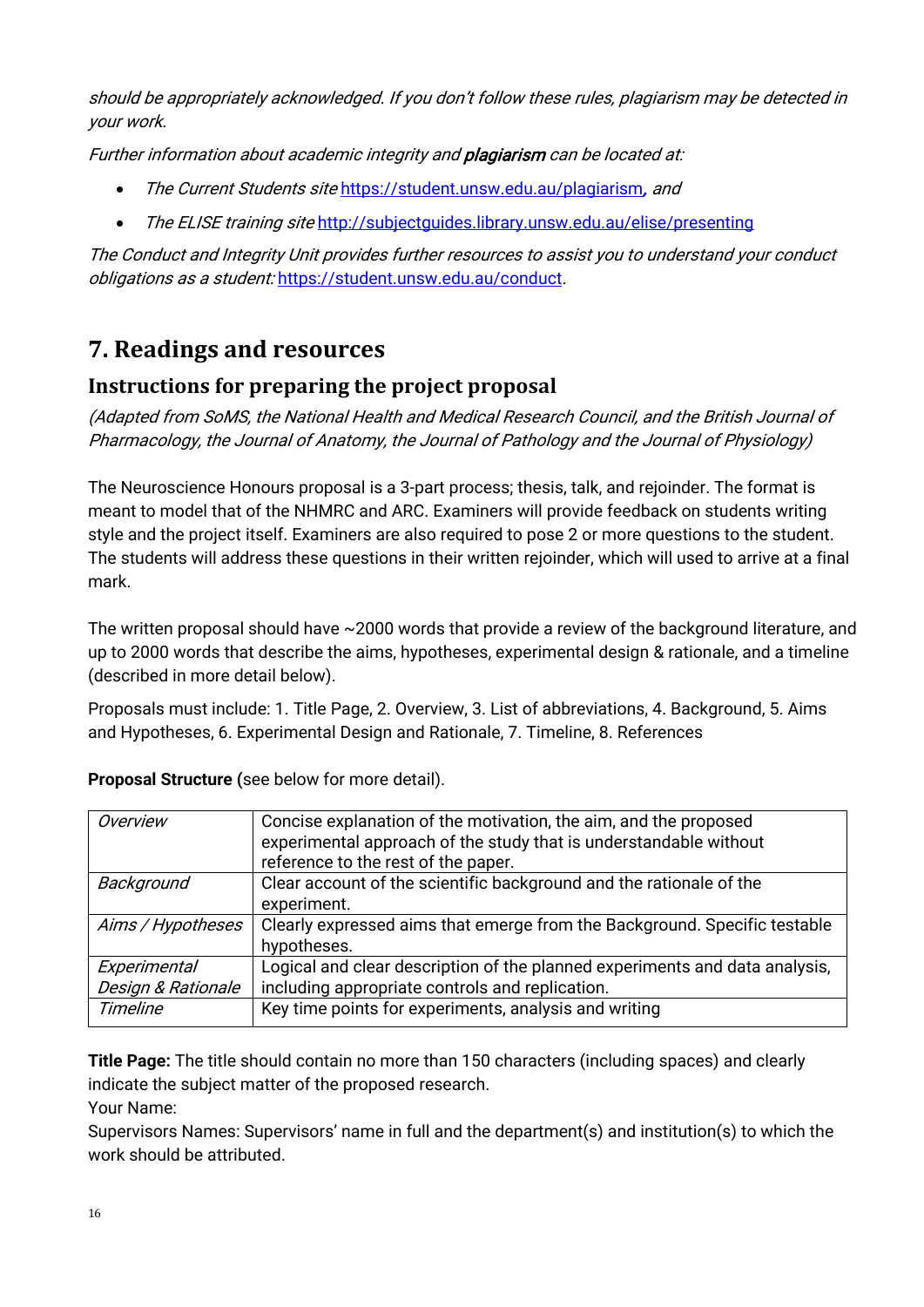Word Count: The word count excluding the overview, abbreviations, references, tables, figures and figure legends should be listed.

**Brief Overview** of the proposal (< 250 words) should follow the title page. The overview should explain the motivation for the study, the aim of the study, and the proposed experimental approach. It should be understandable without reference to the rest of the paper. References may not be cited.

#### **Abbreviations**: List all abbreviations used

**Background** should give a clear account of the motivation for the study. The background is not simply a list of the manuscripts within the field of interest, but rather a discussion the theoretical context of the proposed research based on synthesis of the literature (i.e. putting the project into a relevant context). This section should describe the significance of proposed research and set the scene for the hypotheses and aims. As a guide, we expect this section to be about 2000 words in length and contain 30-60 references.

#### **Aims and Hypotheses**

This section is a succinct description of the research question(s) posed and their significance, along with a numbered list of the specific aims of the project (i.e. what you hope to accomplish). These aims should be concrete measurable objectives. Each aim should be followed by a concise description of how the aim will be achieved. This section should also include a clear statement of the hypothesis (or hypotheses) to be tested.

#### **Experimental Design and Rationale**

This section contains a detailed description of the experiment design and techniques to be used to answer the research questions and achieve the stated aims. The methods must be described in sufficient detail to allow the experiments to be interpreted an experienced investigator. Give references to established methods, provide references and brief descriptions for methods that have been published but are not well known; describe new or substantially modified methods. Explain how the data will be quantified, the appropriate controls and the proposed methods of statistical analysis. Indicate why the proposed experimental approach was chosen over alternative methodologies. Where appropriate, describe your selection of the subjects (patients or laboratory animals, including controls), identify the age, sex, strain, number required and other important characteristics of the subjects. Expected and potential outcomes of each experiment should be mentioned and their significance should be related to the aims of the project. The research plan should discuss possible pitfalls and consider contingency plans where appropriate. *Students must clearly distinguish between tasks performed by the students themselves and tasks performed by other members of the research group.*

**Timeline** should include any absences by the student or supervisors during the course of the project, in addition to key time points for experiments, analysis and writing.

**References** The APA (American Psychological Association) referencing style should be used in the proposal. APA referencing guidelines can via the following link:<https://student.unsw.edu.au/apa>

Students must indicate the 5 most significant primary literature references (no reviews) and write a 2-4 sentences comment for each, explaining its significance to the proposed research. This evaluation of references is not included in the word count.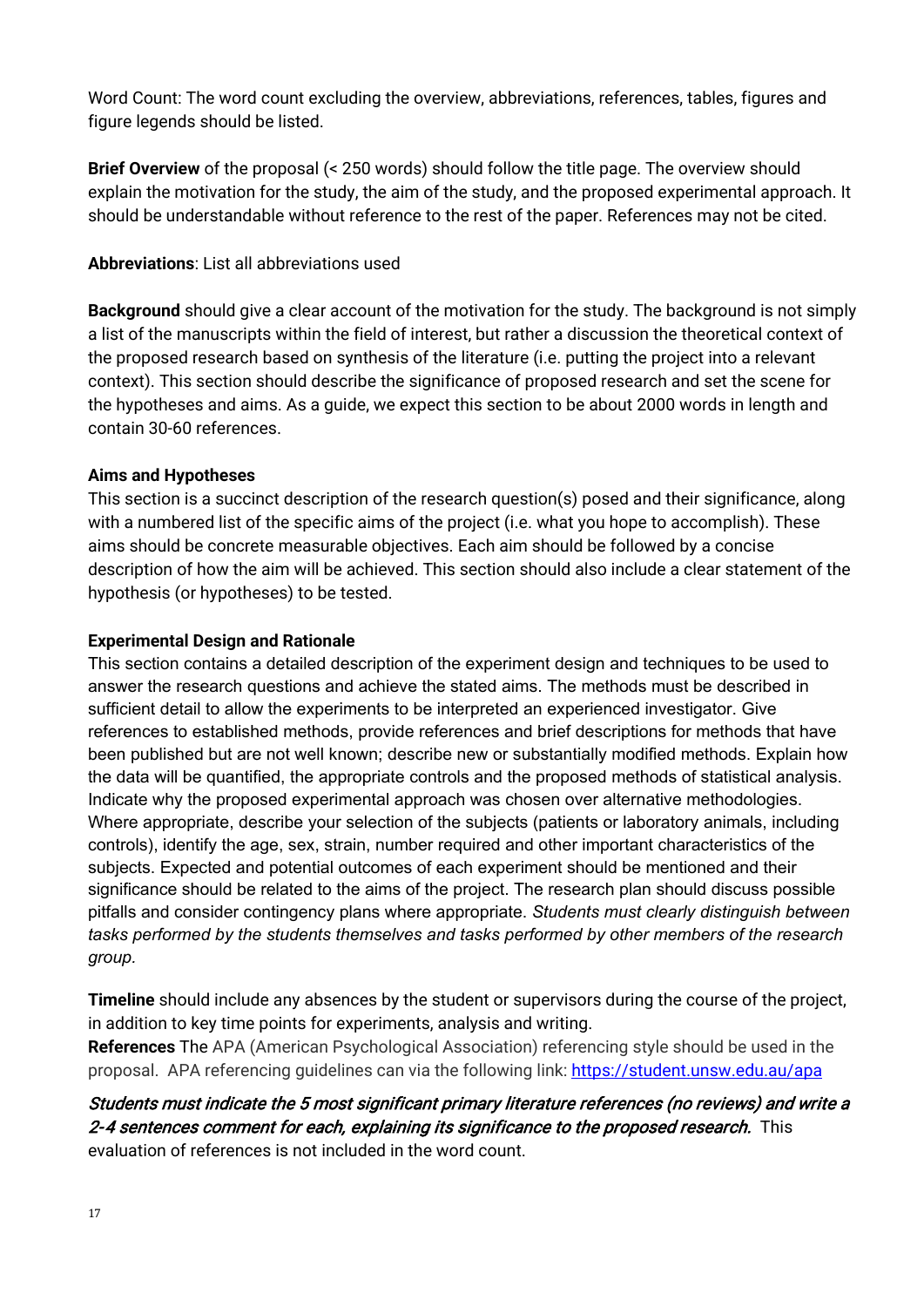**Tables** are numbered consecutively according to the order in which they have been first cited in the text. Tables should be numbered with Arabic numerals and the number should be followed by a brief descriptive title at the head of the table. Tables should be self-explanatory, with necessary descriptions provided in footnotes underneath the table. Give each column a short or abbreviated heading.

**Figures and Legends** should be numbered consecutively according to the order in which they have been first cited in the text. Figure legends can appear below the figure and/or on a separate page. Each figure should be given a title and a legend that explains the figures in sufficient detail that, whenever possible, they can be understood without reference to the text. All symbols and abbreviations should be explained within the legend. If a figure has been published, acknowledge the original source.

**Abbreviations, Units and Symbols:** Use only standard abbreviations; the full term for which an abbreviation stands should precede its first use in the text. SI units and symbols should be used for physicochemical quantities. Gene names and loci should be in italics, and proteins should be in roman. Virus nomenclature (and acronyms) should follow the guidelines of the International Committee on the Taxonomy of Viruses (ICTV). Chemical nomenclature should follow the International Union of Pure and Applied Chemistry (IUPAC) definitive rules for nomenclature. Pharmacological units should follow the guidelines given in the British Journal of Pharmacology.

**Formatting and Technical Instructions:** Text should be in 12-point font, with 1.5 line spacing throughout the manuscript. Margins should be 2 cm all round. The manuscript should be 4,000 words (+/- 10%) excluding the overview, references, tables, figures, and legends. In text citations are included in the word limit.

**Instructions to examiners:** The examiners will be asked to evaluate and consider the writing style of the proposal as follows:

- clarity of thinking (logical consistency, thoroughness, focus, rationale)
- clarity of expression (clear sequencing and presentation of information)
- grammar and spelling
- referencing in a consistent and appropriate style

Examiners will also be asked to offer suggestions on how the writing can be improved, and to identify strong and weak points in the writing. Examiners will also be asked to evaluate the project as follows:

- scope of the project (is it a reasonable body of work achievable in the time frame?)
- clarity of the aims and hypotheses
- experimental design and contingency plans (Will the research plan successfully address the stated hypothesis or research objectives?). Comment on concerns about feasibility (within time-frame, etc).
- planned analysis techniques
- How well did the student convey the experimental design including methods, subjects, controls, experimental outcomes?
- Given that the project itself is determined by the supervisor; the scientific quality and innovativeness of the project should not be included in the evaluation.

In addition to providing their assessment of the proposals, examiners are required to **pose two or more questions**. The questions can pertain to aspects of the research plan such (missing details,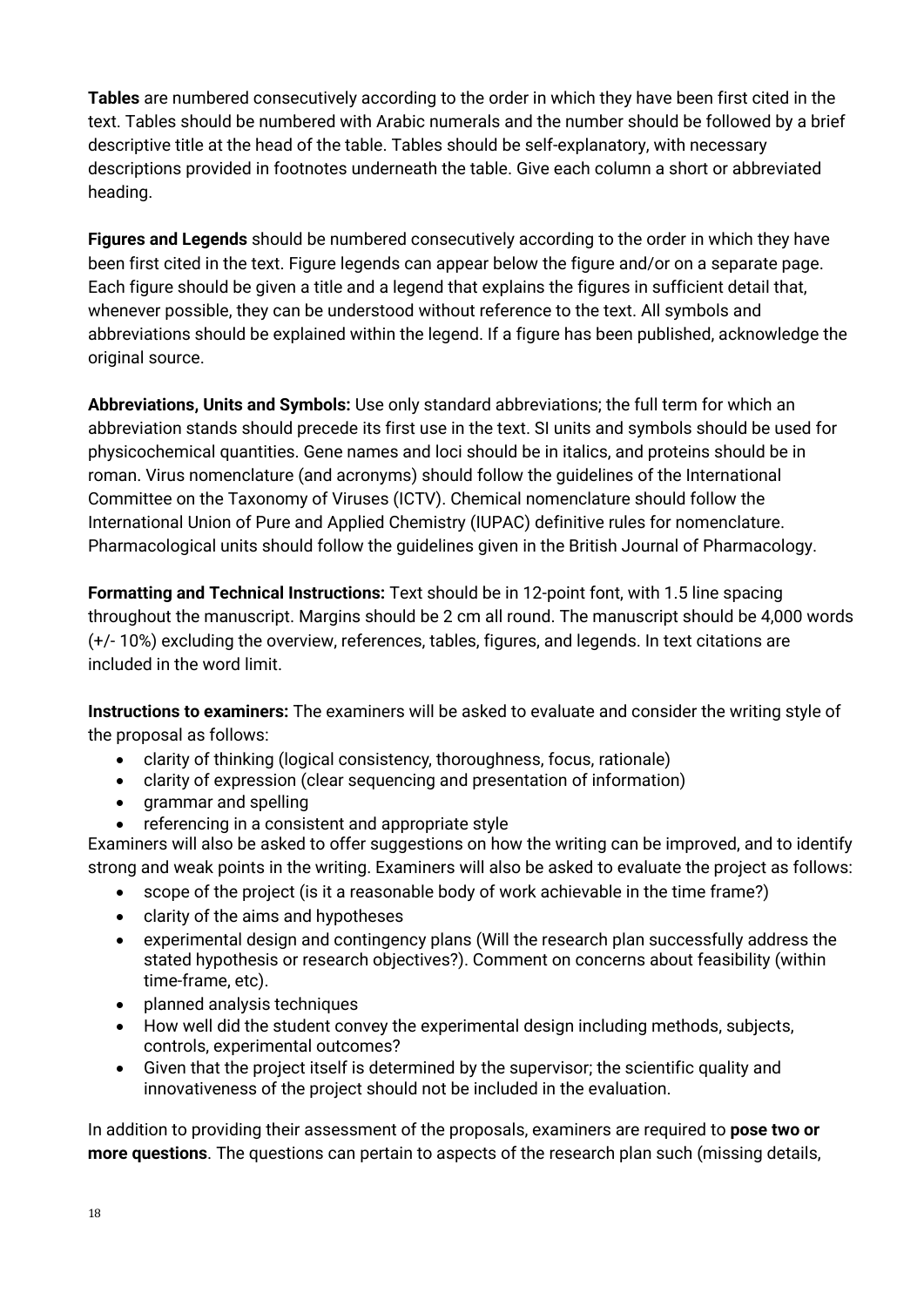controls, rationale, alternative methods) or to aspects of the background or aims & hypotheses (clarification of aims, errors of logic, relevant background that was omitted.

**Proposal marking criteria:** Marks for this assessment are to be given holistically based on the marking standards given below, rather than fixed to a prescribed rubric. Student marks should be based on the quality of the proposal /rejoinder documents and **NOT** the scientific quality and innovativeness of the project itself, as this reflects the supervisor rather than the student. Half of the proposal was dedicated to the Background; thus, about half of the weight should be on this section. As a guide, we expect about half the students in Neuroscience Honours program to obtain a first class honours (85+).

#### **Mark Standard**

- 95-100 **Uni Medal worthy**. Outstanding achievement on all aspects of the proposal approaching the level of PhD scholarship in the academic field.
- 90-94.9 **Truly exceptional**. Very well written, clear and concise throughout. Thorough evaluation of the literature. Exceptional grasp of critical concepts. Clearly outlined aims and hypotheses. Clear description of the experimental approach. Experimental outcomes linked to hypotheses.
- 85-90 **Outstanding.** Well-written with good critical analysis of the literature. Minor deficiencies in one aspect of the proposal. Links between background and hypothesis may not be entirely clear, or some issues have not been tackled in sufficient depth in Background or Experimental Design and Rationale.
- 80-84.9 **Accomplished.** Mostly well written with reasonable critical analysis. Some links between background and hypothesis are not clear, or some obvious questions not fully addressed in Background or Experimental Design and Rationale.
- 75-79.9 **Sound work.** Although generally satisfactory, this may have some logical inconsistencies, inadequate critical analysis, or be hard to understand.
- 70-74.9 **Satisfactory**. Satisfactory proposal in most areas, but with some obvious weaknesses in one or more areas.
- <70 Poor proposal reflecting a limited effort in many areas.

# **Instructions for preparing the research thesis**

(Adapted from SOMS, and the British Journal of Pharmacology, the Journal of Anatomy, the Journal of Pathology and the Journal of Physiology)

Manuscripts must include: 1. Title Page, 2. List of abbreviations, 3. Abstract, 4. Introduction, 5. Methods, 6. Results, 7. Discussion, 8. Acknowledgements, 9. List of references

**Title Page Title:** The title should contain no more than 150 characters (including spaces) and clearly indicate the subject matter of the paper.

Authors: The author's name in full and the name and addresses of the department(s) and institution(s) to which the work should be attributed.

Word Count: The word count excluding abstract, acknowledgments, references and figure legends should be listed.

**Abbreviations** List all abbreviations used.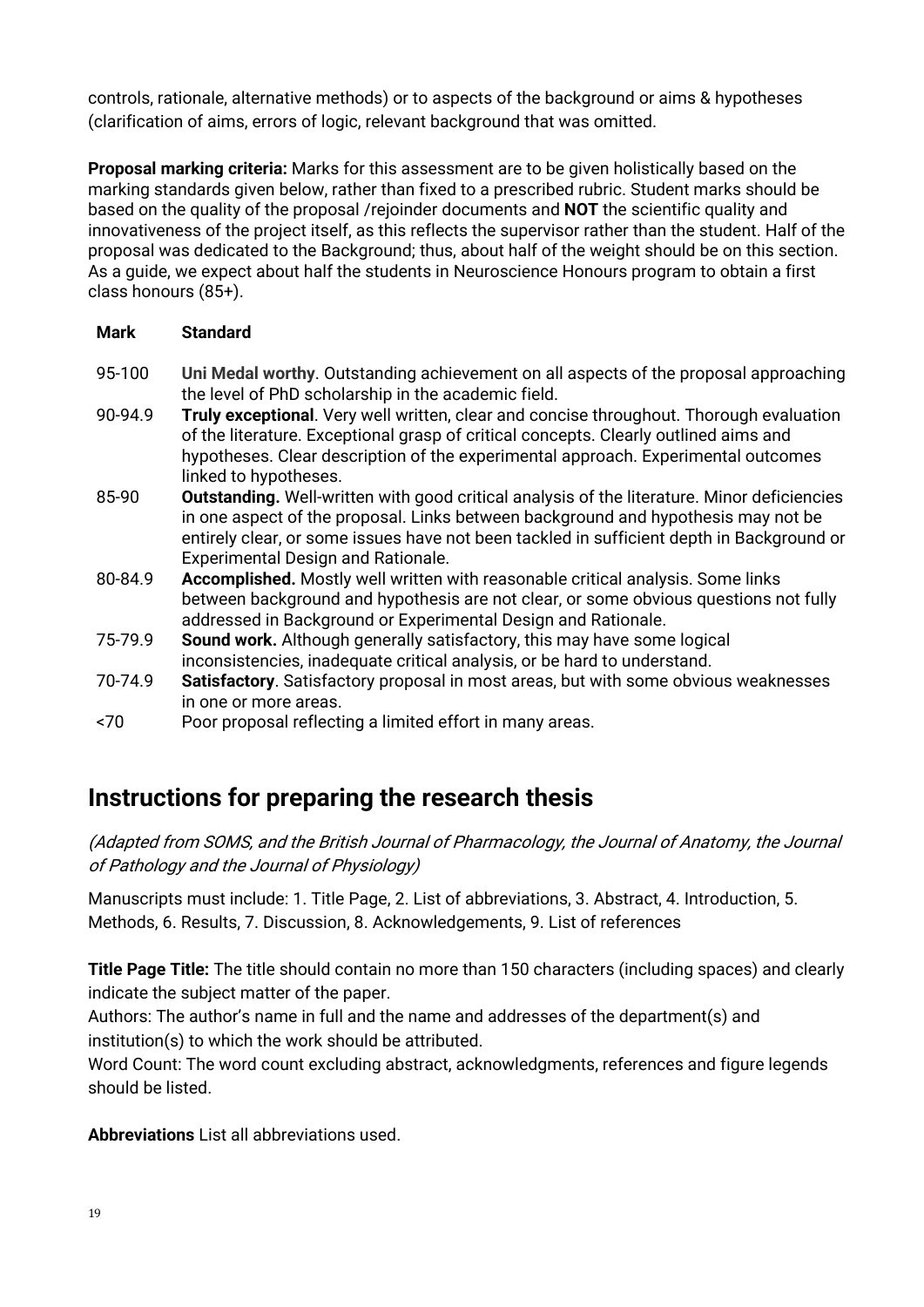**Abstract** must be 250 words or less. It should provide the background for the study, experimental approach, major findings and conclusions. The abstract should be understandable without reference to the rest of the paper. The 250-word limit should allow for ~2 sentences each of introduction, methods, results, and conclusion. References may not be cited.

**Statement of Contribution** should specifically identify the components of research undertaken by the student. To do this, indicate which aspects of the research results included in the project manuscript were done in collaboration with, or undertaken by, other members of the research group or by external collaborators. Examples of this may include (but not limited to); some surgeries being undertaken by more experienced lab colleagues, tissue cultures being maintained or processed by lab assistants, survey response or patient databases generated or analysed in whole or partly by others, a subsection of the same experimental data obtained by lab colleagues, nucleotide sequences or gene mutations being outsourced to an external company. Seek advice from your supervisor or mentor if you are unsure about this.

**Introduction** should give a clear account of the background for the study, and the research objective or hypothesis tested should be stated. The introduction should be understandable to a non-specialist.

**Methods** must be described in sufficient detail to allow the experiments to be interpreted and repeated by an experienced investigator. Give references to established methods, provide references and brief descriptions for methods that have been published but are not well known; describe new or substantially modified methods. Identify the apparatus, drugs and chemicals used, give the manufacturer's name and address in parentheses after each item. Describe the statistical methods used and define all statistical terms, abbreviations, and symbols. Specify the computer software used. Where appropriate, describe your selection of the subjects (patients or laboratory animals, including controls), identify the age, sex, strain, number used and other important characteristics of the subjects. The methods must also include the name of the ethics committee approving the study and a statement confirming that the experiments have been conducted in accordance with the relevant national or world guidelines. Fine details of key resources and procedures including antibody identifiers, oligonucleotide sequences, etc can be included in a supplemental methods section that is not included in the thesis word count.

**Results:** Present your results in logical sequence in the text, tables, graphs and illustrations. The description of the experimental results should be succinct, but in sufficient detail to allow the experiments to be analysed and interpreted by the reader. Where data is presented, the mean results with standard errors or confidence intervals, the population size, and statistical significance, should be given where appropriate. Exact p-values and degrees of freedom should be provided. The rationale for performing the experiments may be briefly mentioned in the Results section, but conclusions or interpretation of results should not be presented. Do not repeat in the text all the data that is presented in the tables or graphs. Headed paragraphs maybe used to aid in the presentation of the results. Please note that all work which is integral to the manuscript but was not performed by the Honours student *(i.e.* was undertaken by another member of the supervisor's and/or co-supervisor's research group) is to be clearly disclosed in the Methods, Results and/or Acknowledgments as appropriate.

20 **Discussion**: In the discussion, explore possible mechanisms or explanations for the findings of your study, compare and contrast your results with those from other relevant studies, state the limitations of the study, and explore the implications of the findings for future research. Do not repeat in detail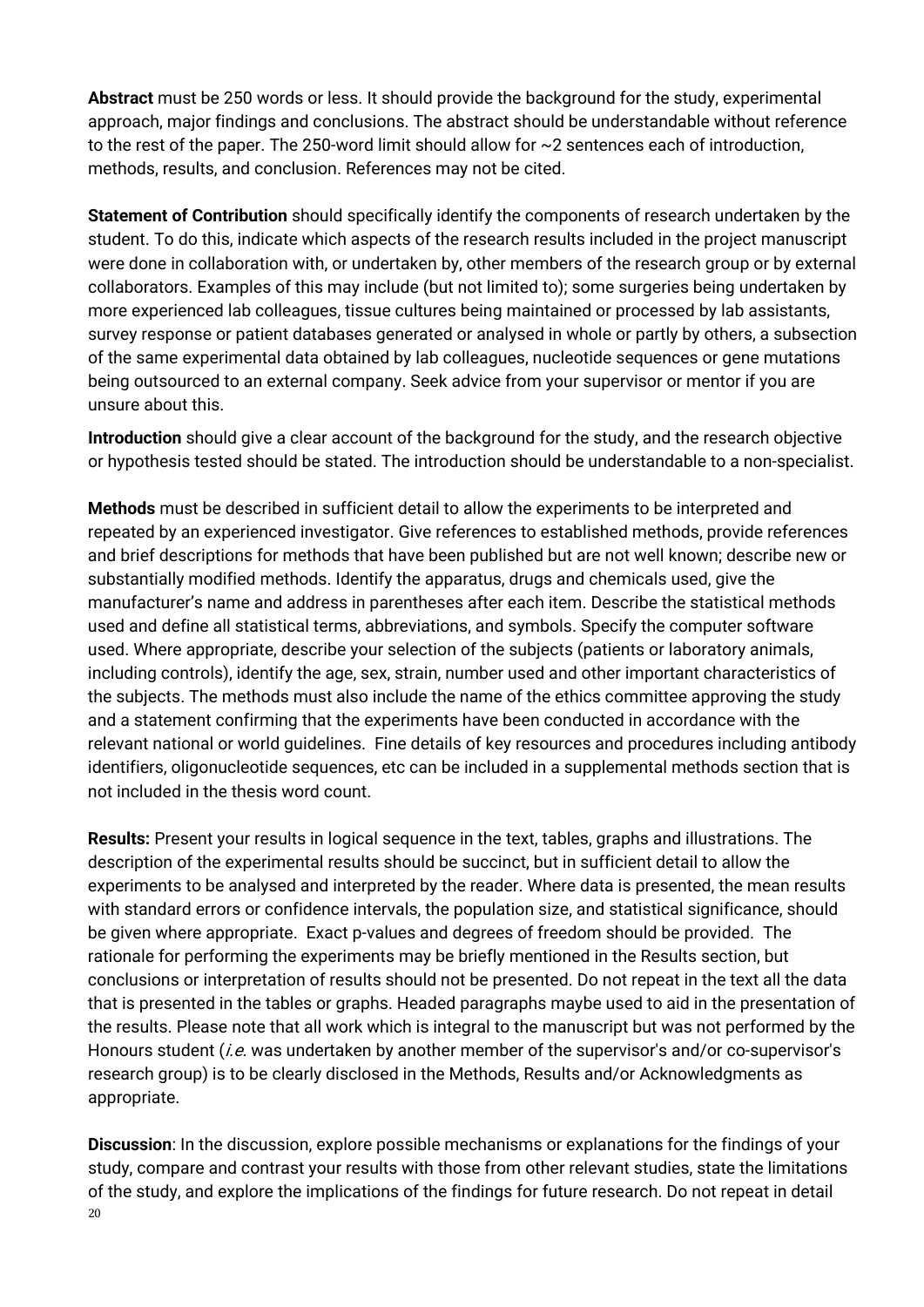data or other material given in the Introduction or the Results sections. The main conclusions should be conveyed in the final paragraph. **Supervisors are only permitted to read one version of the discussion**.

**Acknowledgements:** The student must list the contribution of others to the research project. The student must clearly indicate all data collection or analysis performed by other members of the research group. For Honours, you will collaborate with your supervisor(s) and other members of your research group, thus your supervisor(s) and research group members who provide substantial input (e.g. for animal surgery; previously collected data) should be acknowledged. The student should also acknowledge those who have provided reagents, technical help and scientific advice.

**References:** The APA (American Psychological Association) referencing style should be used in the proposal. APA referencing guidelines can via the following link:<https://student.unsw.edu.au/apa>

**Tables** are numbered consecutively according to the order in which they have been first cited in the text. Tables should be numbered with Arabic numerals and the number should be followed by a brief descriptive title at the head of the table. Tables should be self-explanatory, with necessary descriptions provided in footnotes underneath the table. Give each column a short or abbreviated heading.

**Figures and Legends Figures** should be numbered consecutively according to the order in which they have been first cited in the text. Figure legends can appear below the figure and/or on a separate page. Figures must be high resolution and clearly discernible with sufficiently different symbols that they can be interpreted if printed in black and white. All axes must be labelled and include the units of measure. Each figure should be given a title and a legend that explains the figures in sufficient detail that, whenever possible, they can be understood without reference to the text. All symbols and abbreviations should be explained within the legend. If a figure has been published, acknowledge the original source.

**Supplemental Methods:** Information required experimental replication, but the not the basic understanding and evaluation of the methodology may be included as supplemental methods. While supplemental methods are not included in the word count, this section should not be used as a mechanism to subvert the thesis word limit as examiners must be able to understand the methods section without consulting the supplemental section.

**Supplementary Data:** Material needed for an in-depth evaluation of the work, but which does not fit well in manuscript format, should be included as Supplementary Data. These data should only be included if they enhance the overall understanding of the research but are not be essential for the understanding of the manuscript.

**Abbreviations, Units and Symbols:** Use only standard abbreviations; the full term for which an abbreviation stands should precede its first use in the text. SI units and symbols should be used for physicochemical quantities. Gene names and loci should be in italics, and proteins should be in roman. Virus nomenclature (and acronyms) should follow the guidelines of the International Committee on the Taxonomy of Viruses (ICTV). Chemical nomenclature should follow the International Union of Pure and Applied Chemistry (IUPAC) definitive rules for nomenclature. Pharmacological units should follow the guidelines given in the British Journal of Pharmacology.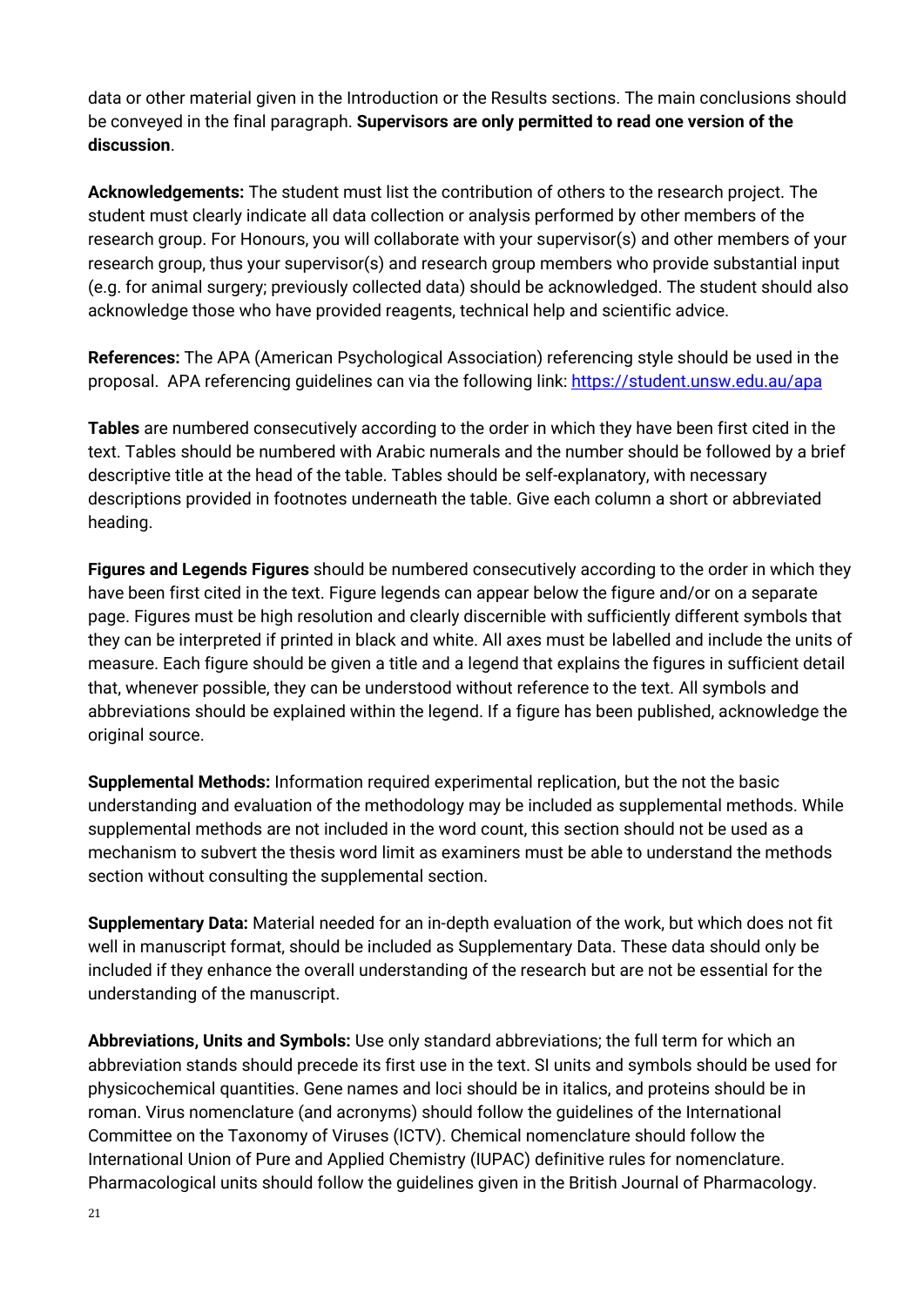**Formatting and Technical Instructions:** Text should be in 12-point font, with 1.5 line-spacing throughout the manuscript. Margins should be 2 cm all round. The manuscript should be **8,000- 10,000 words** excluding the abstract, acknowledgements, references, tables, figures, legends and supplementary material. In text citations are included in the word limit. Exceeding the 10,000-word limit may be penalised.

**Guidelines for examiners:** The thesis is not intended to be a journal article, but rather a chance for students to demonstrate their scientific understanding by describing their experiments; this may include detailed methods and reasoning behind their experimental design.

Remember that the project itself is determined by the supervisor; therefore, the scientific quality and innovativeness of the project is not assessed. Assessments should be based on the student's ability to: convey the significance of the work; communicate the details of their experiment; present the data; interpret the data and; critically relate their results to the literature.

Please be realistic with your expectations. Consider what the student has accomplished in the short time-frame (9 months) and the obstacles they encountered. Do NOT assess the significance of the work. Remember that this is not a manuscript review. Projects fail and experiments do not always yield meaningful results. A lack of positive results should not preclude students from receiving a firstclass honours.

The basic components of the thesis are provided in the table below. Examiners are also referred to the instructions for preparing the research thesis at the end of this document. Please note Neuroscience Honours is jointly managed by the School of Medical Sciences and the School of Psychology. Neuroscience Honours thesis guidelines differ from SoMS Honours thesis guidelines, although both programs have similar expected standards for the final document.

| <b>Abstract</b>            | A succinct account of the research question, methods, findings, and significance.                                                                                                                                                                     |
|----------------------------|-------------------------------------------------------------------------------------------------------------------------------------------------------------------------------------------------------------------------------------------------------|
| <b>Introduction</b>        | Clear account of the scientific background and the rationale of the experiment.<br>Critical analysis of the literature. The hypotheses/aims linked to the literature.                                                                                 |
| <b>Methods</b>             | Clear and detailed description of experiments and data analysis.                                                                                                                                                                                      |
| <b>Results</b>             | Logical and clear description of the experimental results with reference to Tables<br>and Figures. No conclusions or interpretation of results presented. Sufficient<br>controls and replicates with appropriate data analysis.                       |
| Figures &<br><b>Tables</b> | Graph axes are labelled and units of measurement given in parentheses.<br>Legends explain the Figures and Tables in sufficient detail to stand alone.                                                                                                 |
| <b>Discussion</b>          | Clear interpretation of the results with reference to previous scientific studies.<br>Significance of the findings is placed in the broader context of the field.<br>Comprehensive critical analysis of strengths and limitations of the experiments. |
| <b>References</b>          | Extensive reference list including older ground-breaking studies and newer<br>cutting-edge research. Citation style correct and consistent.                                                                                                           |
| <b>Appendix</b>            | May include details of unsuccessful experiments, to allow the examiner to assess<br>that the student has conducted a suitable amount of experimental work.                                                                                            |

Assessors should grade the thesis out of 100 using the standards below and provide some comments for the student on the "Feedback to Student" form. The feedback should be consistent with and provide justification for the final mark.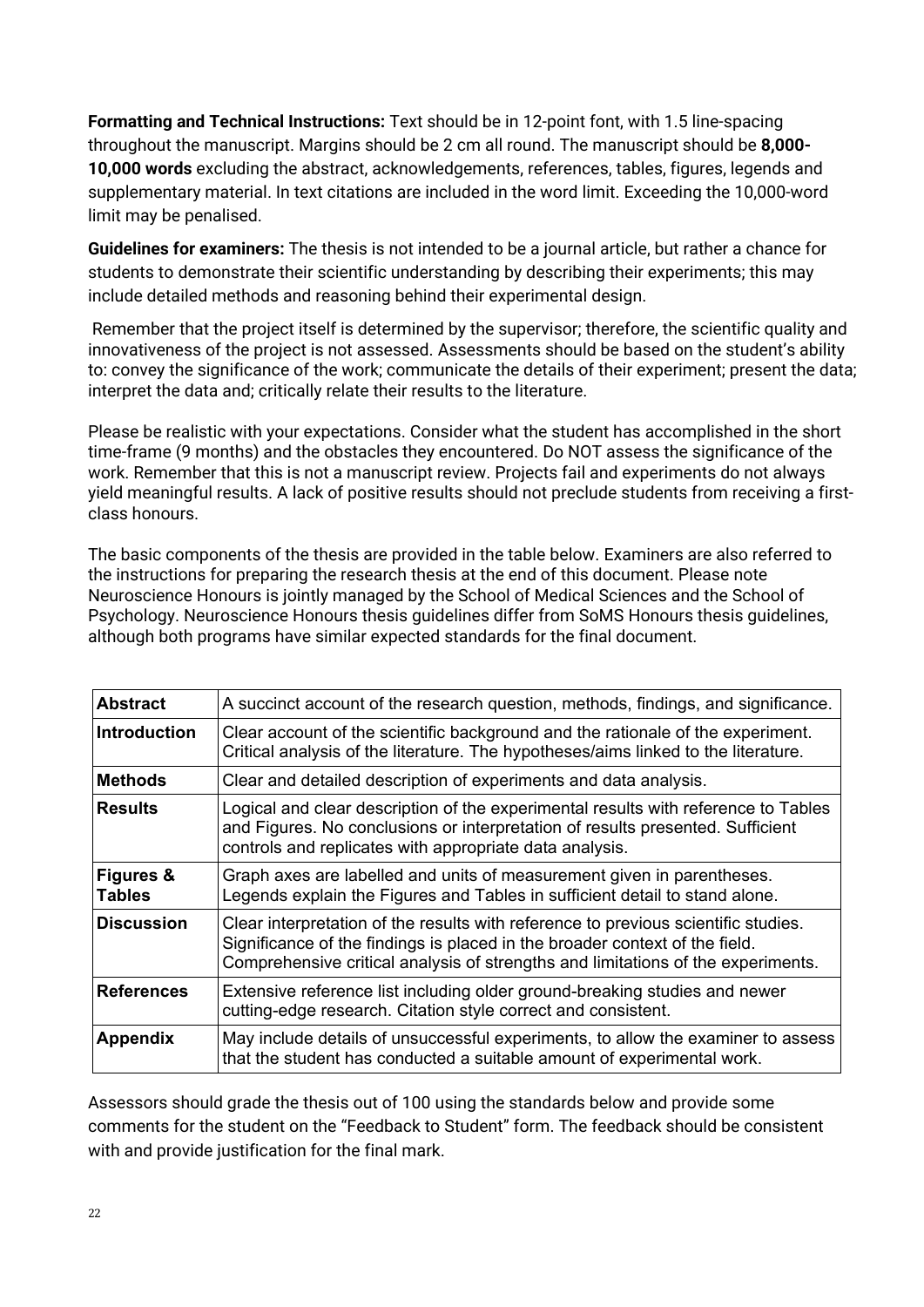Neuroscience Honours recognises that every research project is unique. Therefore, we have chosen not to adopt a strict marking rubric. The final mark is holistic and should reflect the standard below. While we have different guidelines for thesis preparation and marking than SoMS Honours, we have similar expectations for the final thesis. A modified version of the SoMS rubric is given below to provide some guidance on the expected standards. Each component should be weighted in a manner appropriate for the project. Suggested weights are given in parentheses. Neuroscience Honours supervisors provide feedback on the student's performance, but they do not provide a mark for their students. Instead their feedback is given to you to assist you with the assessment.

Please be aware when reading the discussion that supervisors were only allowed to read and comment on a single version of the thesis discussion. Comments were limited to constructive feedback on the structure of the discussion, its strengths and weaknesses, and the scientific writing style. Supervisors are NOT permitted under any circumstances to rewrite any words, phrases or sentences.

| Mark    | Grade                      | <b>Standard</b>                                                                                                                                                                                                                                  |
|---------|----------------------------|--------------------------------------------------------------------------------------------------------------------------------------------------------------------------------------------------------------------------------------------------|
| 95-100  | 1 <sup>st</sup> -Uni Medal | Outstanding achievement approaching the level of PhD<br>scholarship in the academic field.                                                                                                                                                       |
| 90-94.9 | High 1 <sup>st</sup>       | Truly exceptional. Exceptional grasp of concepts and methodology.<br>Very well written. Clear capacity for further research.                                                                                                                     |
| 85-90   | 1 <sup>st</sup> class      | Outstanding work, which demonstrates an ability to see<br>implications from a synthesis of the literature and form a clear<br>conceptual framework. Strong grasp of methodology. Very well<br>written. Good potential for further research work. |
|         | 80-84.9 High 2.1           | Accomplished work, which demonstrates an ability to synthesise<br>the literature. Good grasp of concepts and methodology, with a few<br>minor flaws. Well written. Sound potential to undertake further<br>research.                             |
|         | 75-79.9 Low 2.1            | Describes the literature and demonstrates sound research<br>methodology and practices, yet falls somewhat short due to poor<br>organisation, logical inconsistencies, inadequate critical analysis.<br>Some sections hard to understand.         |
| 70-74.9 | High 2.2                   | A satisfactory thesis in most areas, but with some obvious<br>weaknesses in one or more areas, especially in relation to major<br>errors in interpretation of results or their significance.                                                     |
| < 70    | Low 2.2                    | A poor thesis reflecting a limited effort in many areas.                                                                                                                                                                                         |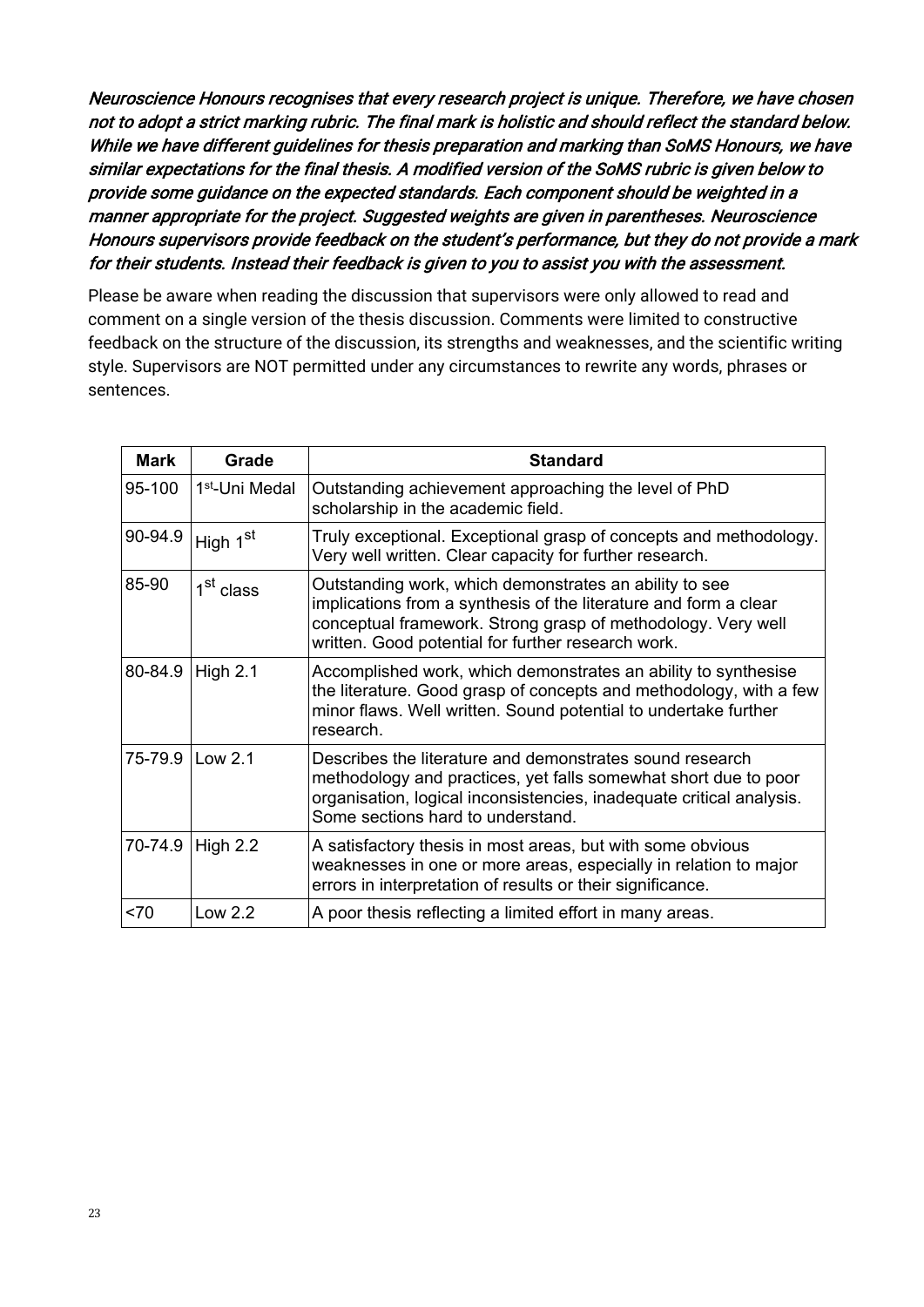|                                                                     | <b>Project Manuscript</b>                                                                                                                                                                                                                                                                                                                         |                                                                                                                                                                                                                                                                                                               |                                                                                                                                                                                                                                                                                                                                                                 |                                                                                                                                                                                                                                                                                                                                                                                                             |                                                                                                                                                                                                                                                                                                                                                                                                        |                                                                                                                                                                                                                                                                                             |                                                                                                                                                                                                                      |
|---------------------------------------------------------------------|---------------------------------------------------------------------------------------------------------------------------------------------------------------------------------------------------------------------------------------------------------------------------------------------------------------------------------------------------|---------------------------------------------------------------------------------------------------------------------------------------------------------------------------------------------------------------------------------------------------------------------------------------------------------------|-----------------------------------------------------------------------------------------------------------------------------------------------------------------------------------------------------------------------------------------------------------------------------------------------------------------------------------------------------------------|-------------------------------------------------------------------------------------------------------------------------------------------------------------------------------------------------------------------------------------------------------------------------------------------------------------------------------------------------------------------------------------------------------------|--------------------------------------------------------------------------------------------------------------------------------------------------------------------------------------------------------------------------------------------------------------------------------------------------------------------------------------------------------------------------------------------------------|---------------------------------------------------------------------------------------------------------------------------------------------------------------------------------------------------------------------------------------------------------------------------------------------|----------------------------------------------------------------------------------------------------------------------------------------------------------------------------------------------------------------------|
| <b>Criteria</b>                                                     | $10-9.0$                                                                                                                                                                                                                                                                                                                                          | $8.9 - 8.5$                                                                                                                                                                                                                                                                                                   | $8.4 - 8.0$                                                                                                                                                                                                                                                                                                                                                     | $7.9 - 7.5$                                                                                                                                                                                                                                                                                                                                                                                                 | $7.4 - 6.5$                                                                                                                                                                                                                                                                                                                                                                                            | $6.4 - 5.0$                                                                                                                                                                                                                                                                                 | $4.9 - 0$                                                                                                                                                                                                            |
|                                                                     | <b>Outstanding</b>                                                                                                                                                                                                                                                                                                                                | <b>Excellent</b>                                                                                                                                                                                                                                                                                              | <b>Very Good</b>                                                                                                                                                                                                                                                                                                                                                | Good / Average                                                                                                                                                                                                                                                                                                                                                                                              | Fair                                                                                                                                                                                                                                                                                                                                                                                                   | Poor                                                                                                                                                                                                                                                                                        | <b>Very Poor</b>                                                                                                                                                                                                     |
| <b>Abstract</b><br>(0.5)                                            | Concise and informative<br>summary of project<br>rationale, results and<br>relevance.                                                                                                                                                                                                                                                             | Concise and informative<br>summary of project<br>rationale, results and<br>relevance. Minor aspect<br>unclear/missing.                                                                                                                                                                                        | • Nice summary of<br>project rationale, results<br>and/or relevance. Some<br>key aspect potentially<br>missing.                                                                                                                                                                                                                                                 | Nice summary of project<br>rationale, results and/or<br>relevance. Some aspect<br>missing and/or some<br>$error(s)$ .                                                                                                                                                                                                                                                                                       | Fair summary of project,<br>some aspect missing,<br>and/or some error(s).<br>Potentially inconsistent<br>with main text.                                                                                                                                                                                                                                                                               | Significant inaccuracies<br>in the summary of<br>project.                                                                                                                                                                                                                                   | Significant<br>inaccuracies in the<br>summary of project.                                                                                                                                                            |
| <b>Introduction</b><br>$(1.0 - 1.5)$                                | Concise and clear<br>account of the scientific<br>background and the<br>rationale of the<br>experiment. Very clear<br>links between<br>hypotheses/aims and<br>literature.                                                                                                                                                                         | Concise and clear<br>account of the scientific<br>background and the<br>rationale of the<br>experiment. Clear links<br>between hypotheses/<br>aims and literature.                                                                                                                                            | Clear account of the<br>scientific background<br>and the rationale of the<br>experiment. Clear links<br>between hypotheses/<br>aims and literature.<br>Minor errors.                                                                                                                                                                                            | Clear account of the<br>scientific background and<br>the rationale of the<br>experiment. Minor<br>omissions or errors. Links<br>between hypotheses/<br>aims and literature.                                                                                                                                                                                                                                 | A good introduction of the Some introduction to<br>scientific background and<br>the rationale of the<br>experiment. Some factual<br>error or omissions. Some<br>links between hypotheses<br>/aims and literature.                                                                                                                                                                                      | the scientific<br>background and the<br>rationale of the<br>experiment. More detail<br>needed. Some links<br>between hypotheses/<br>aims and literature.<br>Factual errors or<br>omissions in text.                                                                                         | Lacking detail of the<br>rationale of the<br>experiment and<br>scientific background.<br>No links between<br>hypotheses/aims and<br>literature. Factual<br>errors or omissions in<br>text.                           |
| <b>Methods</b><br>(1)                                               | Clear and detailed<br>description of<br>experiments and data<br>analysis (including<br>statistical analysis).                                                                                                                                                                                                                                     | Clear description of<br>experiments and data<br>analysis (including<br>statistical analysis).                                                                                                                                                                                                                 | Good description of<br>experiments and data<br>analysis (including<br>statistical analysis),<br>with minor errors.                                                                                                                                                                                                                                              | Description of<br>experiments and data<br>analysis (including<br>statistical analysis)<br>mostly clear but<br>significant detail lacking.<br>Minor errors present in<br>methods.                                                                                                                                                                                                                            | Description of<br>experiments and data<br>analysis (including<br>statistical analysis)<br>lacking major details.<br>Minor errors present<br>methods.                                                                                                                                                                                                                                                   | Description of<br>experiments and data<br>analysis (including<br>statistical analysis)<br>lacking major details.<br>Major errors in<br>methods.                                                                                                                                             | Description of<br>experiments and data<br>analysis (including<br>statistical analysis)<br>absent or unclear.                                                                                                         |
| <b>Results:</b><br><b>Description</b><br>& Content<br>$(1.5 - 2.0)$ | Logical and clear<br>description of the<br>experimental results with<br>reference to tables and<br>figures. No conclusions<br>or interpretation of<br>results presented.<br>Sufficient controls and<br>replicates with<br>appropriate data<br>analysis (including<br>statistics) performed<br>correctly. Represents an<br>extensive body of work. | Clear description of the<br>experimental results<br>with reference to tables<br>and figures. No<br>conclusions or<br>interpretation of results<br>presented.<br>Sufficient controls and<br>replicates with minor<br>errors in data analysis<br>(including statistics).<br>Represents a large body<br>of work. | Clear description of the<br>experimental results<br>with reference to tables<br>and figures. No<br>conclusions or<br>interpretation of results<br>presented.<br>Sufficient controls and<br>replicates with minor<br>miscalculations in data<br>analysis (including<br>statistics) or inaccurate<br>presentation of data.<br>Represents a large body<br>of work. | Good description of the<br>experimental results with<br>reference to tables and<br>figures in most instances.<br>Generally, no conclusions<br>or interpretation of results<br>presented.<br>Sufficient controls and<br>replicates with significant<br>minor miscalculations in<br>data analysis (including<br>statistics) or inaccurate<br>presentation of data.<br>Represents an adequate<br>body of work. | Description of the<br>experimental results lacks<br>required detail and<br>appropriate reference to<br>figures and tables. Some<br>conclusions or<br>interpretation of results<br>presented.<br>Sufficient controls and<br>replicates. Inappropriate<br>data analysis, including<br>statistics, used in some<br>parts or inaccurate<br>presentation of data.<br>Represents an adequate<br>body of work | • Description of the<br>experimental results<br>lacks required detail.<br>Some conclusions or<br>interpretation of results<br>presented.<br>Insufficient controls and<br>replicates used. Major<br>errors or omissions in<br>data analysis.<br>Represents an<br>inadequate body of<br>work. | No description of the<br>experimental results<br>given. Lack of controls<br>and replicates with<br>appropriate data<br>analysis (including<br>statistics) performed.<br>Represents an<br>inadequate body of<br>work. |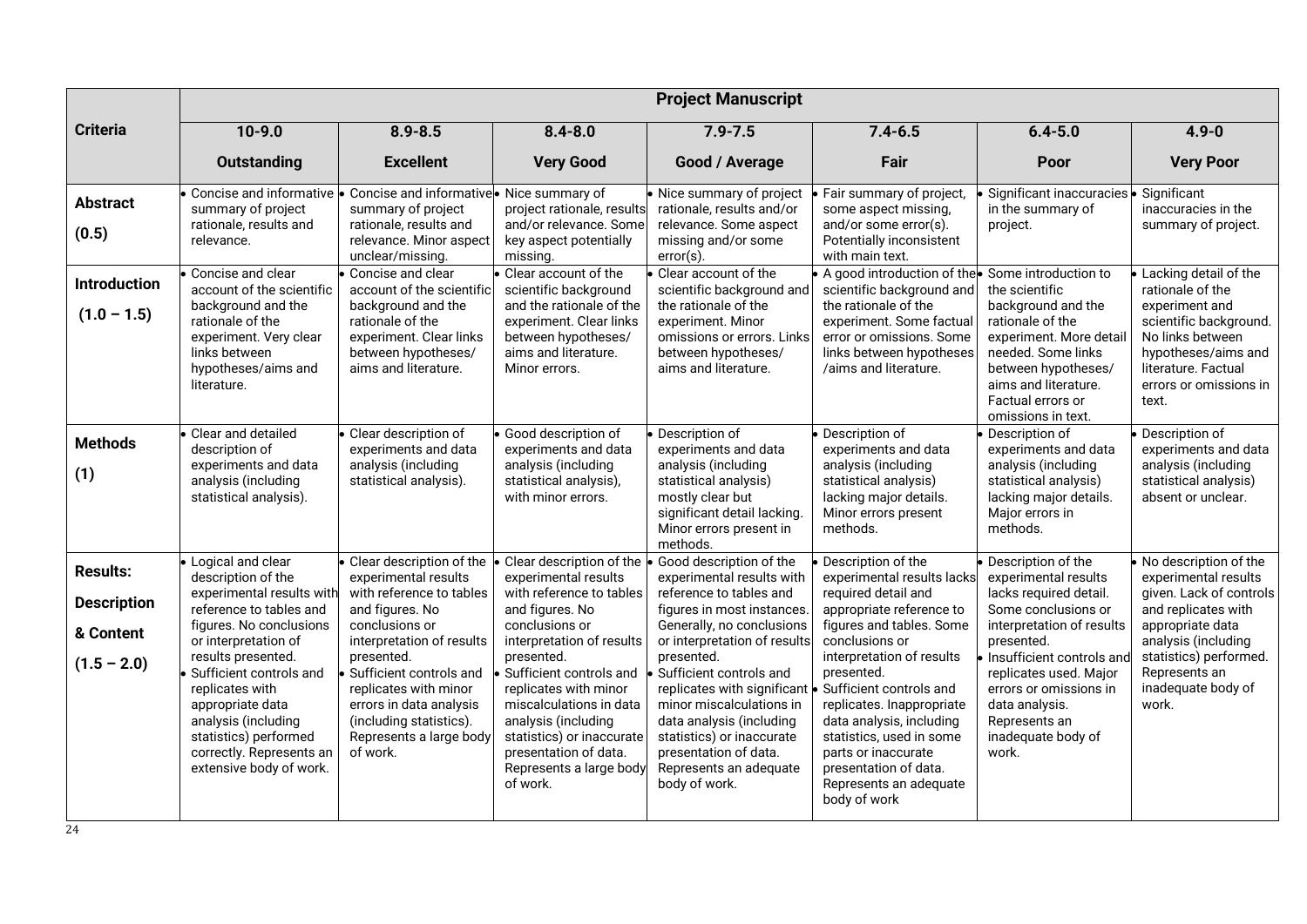|                            | <b>Project Manuscript</b>                                                                                                                                                                                                                                                                        |                                                                                                                                                                                                                                                                 |                                                                                                                                                                                                                                                                     |                                                                                                                                                                                                                                                                                                       |                                                                                                                                                                                                                                                                                                              |                                                                                                                                                                                                                                             |                                                                                                                                                                                                                                                                            |
|----------------------------|--------------------------------------------------------------------------------------------------------------------------------------------------------------------------------------------------------------------------------------------------------------------------------------------------|-----------------------------------------------------------------------------------------------------------------------------------------------------------------------------------------------------------------------------------------------------------------|---------------------------------------------------------------------------------------------------------------------------------------------------------------------------------------------------------------------------------------------------------------------|-------------------------------------------------------------------------------------------------------------------------------------------------------------------------------------------------------------------------------------------------------------------------------------------------------|--------------------------------------------------------------------------------------------------------------------------------------------------------------------------------------------------------------------------------------------------------------------------------------------------------------|---------------------------------------------------------------------------------------------------------------------------------------------------------------------------------------------------------------------------------------------|----------------------------------------------------------------------------------------------------------------------------------------------------------------------------------------------------------------------------------------------------------------------------|
| <b>Criteria</b><br>(cont.) | $10-9.0$                                                                                                                                                                                                                                                                                         | $8.9 - 8.5$                                                                                                                                                                                                                                                     | $8.4 - 8.0$                                                                                                                                                                                                                                                         | $7.9 - 7.5$                                                                                                                                                                                                                                                                                           | $7.4 - 6.5$                                                                                                                                                                                                                                                                                                  | $6.4 - 5.0$                                                                                                                                                                                                                                 | $4.9 - 0$                                                                                                                                                                                                                                                                  |
|                            | <b>Outstanding</b>                                                                                                                                                                                                                                                                               | <b>Excellent</b>                                                                                                                                                                                                                                                | <b>Very Good</b>                                                                                                                                                                                                                                                    | Good / Average                                                                                                                                                                                                                                                                                        | Fair                                                                                                                                                                                                                                                                                                         | Poor                                                                                                                                                                                                                                        | <b>Very Poor</b>                                                                                                                                                                                                                                                           |
| <b>Results:</b>            | Graph axes labelled and<br>units of measurement                                                                                                                                                                                                                                                  | Graph axes labelled and<br>units of measurement                                                                                                                                                                                                                 | units of measurement                                                                                                                                                                                                                                                | Graph axes labelled and • Most graph axes labelled<br>and units of measurement                                                                                                                                                                                                                        | Results are poorly<br>presented, most graph                                                                                                                                                                                                                                                                  | Results are poorly<br>presented. Most graph                                                                                                                                                                                                 | Results poorly<br>presented or missing.                                                                                                                                                                                                                                    |
| <b>Presentation</b>        | given in parentheses.<br>Legends explain the                                                                                                                                                                                                                                                     | given in parentheses.<br>Legends explain the                                                                                                                                                                                                                    | given in parentheses.<br>Not all legends explain                                                                                                                                                                                                                    | given in parentheses. Not<br>all legends explain the                                                                                                                                                                                                                                                  | axes labelled and units of<br>measurement given in                                                                                                                                                                                                                                                           | axes not labelled or<br>missing units of                                                                                                                                                                                                    | Graph axes not<br>labelled and units of                                                                                                                                                                                                                                    |
| $(1.0 - 1.5)$              | figures in sufficient<br>detail that they can be<br>understood without<br>reference to the text.<br>Tables clearly labelled<br>with clear footnotes if<br>necessary so self-<br>explanatory.<br>No errors in<br>presentation.                                                                    | figures in sufficient<br>detail that they can be<br>understood without<br>reference to the text.<br>Tables clearly labelled<br>with footnotes if<br>necessary so self-<br>explanatory.<br>A few minor errors in<br>data presentation.                           | the figures in sufficient<br>detail. Most tables<br>clearly labelled with<br>footnotes if necessary<br>so self-explanatory.<br>Some minor errors in<br>data presentation.                                                                                           | figures in sufficient detail<br>to be understood without<br>reference to the text.<br>Most tables clearly<br>labelled with footnotes if<br>necessary so self-<br>explanatory.<br>Some significant errors in<br>data presentation.                                                                     | parentheses. Not all<br>legends explain the<br>figures in sufficient detail<br>that they can be<br>understood without<br>reference to the text.<br>Most tables are self-<br>explanatory, some errors<br>in description or labels.<br>Some significant errors in • Major errors in data<br>data presentation. | measurement. Most<br>legends do not explain<br>the figures in sufficient<br>detail that they can be<br>understood without<br>reference to the text.<br>Most tables are not self-<br>explanatory and/or<br>poorly labelled.<br>presentation. | measurement absent.<br>Legends do not explain<br>the figures in sufficient<br>detail that they can be<br>understood without<br>reference to the text.<br>Tables are not self-<br>explanatory and/or<br>poorly labelled.<br>$\bullet$ Major errors in data<br>presentation. |
|                            | Discussion is insightful,                                                                                                                                                                                                                                                                        | <b>Discussion is clear and</b>                                                                                                                                                                                                                                  | Discussion is clear.                                                                                                                                                                                                                                                | Discussion is mostly                                                                                                                                                                                                                                                                                  | Discussion is unclear in                                                                                                                                                                                                                                                                                     | Results are restated                                                                                                                                                                                                                        | Results are restated                                                                                                                                                                                                                                                       |
| <b>Discussion</b>          | clear and logical.<br>Extensive interpretation<br>of the results with                                                                                                                                                                                                                            | logical. Appropriate<br>interpretation of the<br>results with reference to                                                                                                                                                                                      | Appropriate<br>interpretation of<br>results, some                                                                                                                                                                                                                   | clear. Appropriate<br>interpretation of the<br>results with a few minor                                                                                                                                                                                                                               | many areas. Some<br>inappropriate<br>interpretation of the                                                                                                                                                                                                                                                   | with little interpretation<br>or reference to previous<br>scientific studies. Major                                                                                                                                                         | with no interpretation<br>or reference to<br>previous scientific                                                                                                                                                                                                           |
| $(2.5 - 3.5)$              | reference to previous<br>scientific studies.<br>Significance of findings<br>extensively placed within<br>the broader context of<br>the field.<br>Comprehensive critical<br>analysis of strengths and<br>limitations of<br>experiments. Future<br>directions identified and<br>clearly justified. | previous scientific<br>studies. Significance of<br>findings well placed<br>within the broader<br>context of the field.<br>Significant critical<br>analysis of strengths<br>and limitations of<br>experiments. Future<br>directions identified and<br>justified. | reference to previous<br>studies, but not<br>always. Significance<br>of findings placed<br>within the broader<br>context of the field.<br>Critical analysis of<br>strengths and<br>limitations of<br>experiments. Future<br>directions identified<br>and justified. | errors. Reference to<br>previous scientific studies<br>in most cases.<br>Significance of some<br>findings placed within the<br>broader context of the<br>field.<br>Some critical analysis of<br>strengths and limitations<br>of experiments. Future<br>directions identified and<br>mostly justified. | results. Lacking<br>reference to previous<br>scientific studies.<br>Significance of findings<br>not placed within the<br>broader context of the<br>field.<br>Lacking some critical<br>analysis of strengths<br>and limitations of<br>experiments. Future<br>directions identified.                           | findings not placed<br>within the broader<br>context of the field.<br>No critical analysis of<br>strengths and<br>limitations of<br>experiments. No future<br>directions identified.<br>Misunderstanding of<br>some major concepts.         | studies. Findings not<br>place within the<br>broader context of the<br>field.<br>. No critical analysis of<br>strengths and<br>limitations of<br>experiments. No future<br>directions identified.<br>Little understanding of<br>most major concepts.                       |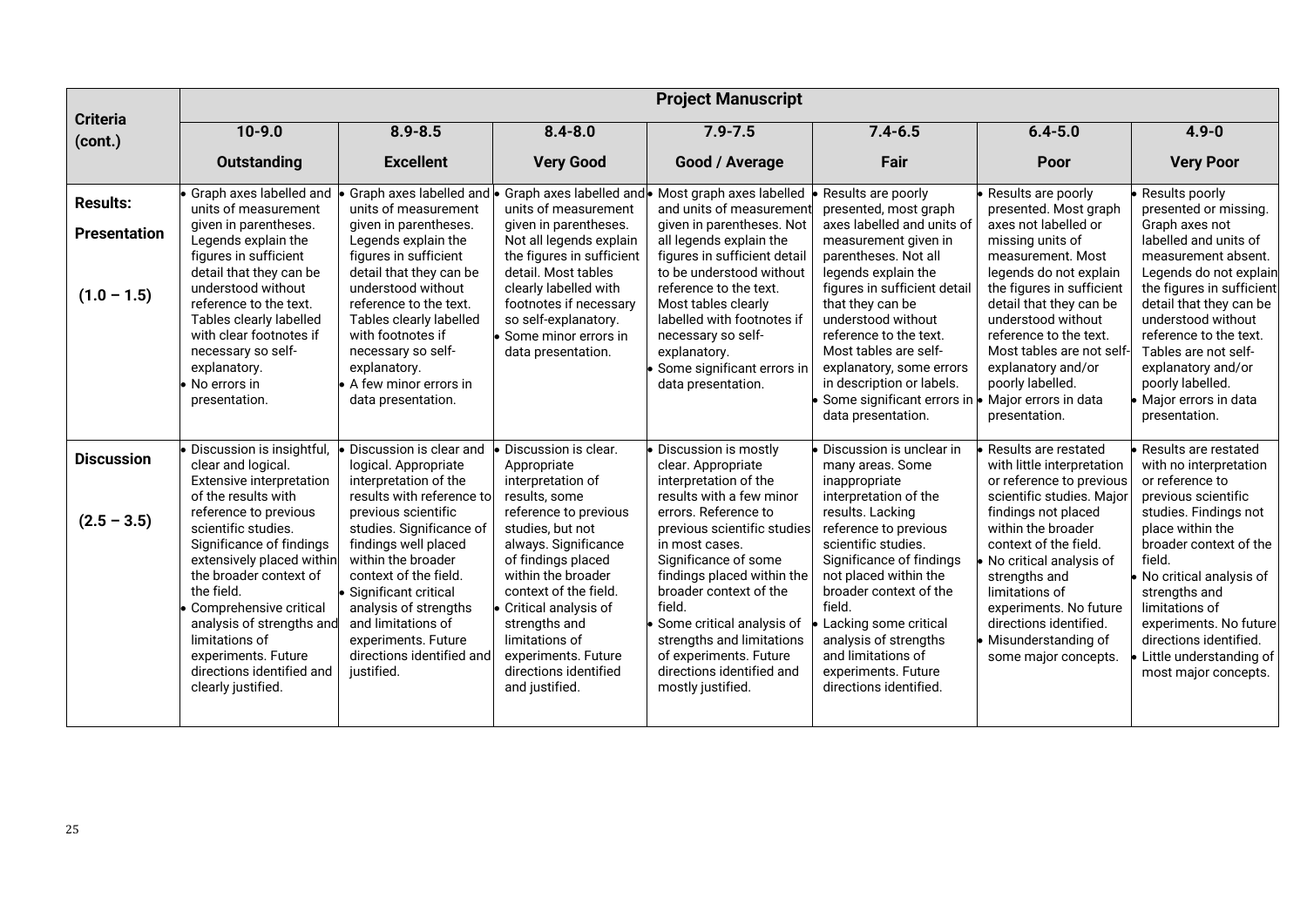|                                              | <b>Project Manuscript</b>                                                                                                                                                                                                                              |                                                                                                                                                                                                                   |                                                                                                                                                                                                              |                                                                                                                                                                                                                                                    |                                                                                                                                                                                                                                              |                                                                                                                                                                                                                                                      |                                                                                                                                                                        |
|----------------------------------------------|--------------------------------------------------------------------------------------------------------------------------------------------------------------------------------------------------------------------------------------------------------|-------------------------------------------------------------------------------------------------------------------------------------------------------------------------------------------------------------------|--------------------------------------------------------------------------------------------------------------------------------------------------------------------------------------------------------------|----------------------------------------------------------------------------------------------------------------------------------------------------------------------------------------------------------------------------------------------------|----------------------------------------------------------------------------------------------------------------------------------------------------------------------------------------------------------------------------------------------|------------------------------------------------------------------------------------------------------------------------------------------------------------------------------------------------------------------------------------------------------|------------------------------------------------------------------------------------------------------------------------------------------------------------------------|
| <b>Criteria</b><br>(cont.)                   | $10 - 9.0$                                                                                                                                                                                                                                             | $8.9 - 8.5$                                                                                                                                                                                                       | $8.4 - 8.0$                                                                                                                                                                                                  | $7.9 - 7.5$                                                                                                                                                                                                                                        | $7.4 - 6.5$                                                                                                                                                                                                                                  | $6.4 - 5.0$                                                                                                                                                                                                                                          | $4.9 - 0$                                                                                                                                                              |
|                                              | <b>Outstanding</b>                                                                                                                                                                                                                                     | <b>Excellent</b>                                                                                                                                                                                                  | <b>Very Good</b>                                                                                                                                                                                             | Good / Average                                                                                                                                                                                                                                     | Fair                                                                                                                                                                                                                                         | Poor                                                                                                                                                                                                                                                 | <b>Very Poor</b>                                                                                                                                                       |
| <b>References</b><br>(0.5)                   | Predominant and<br>comprehensive use of<br>primary articles. Many<br>articles presented from<br>recent or seminal<br>publications.<br>Citation style correct and<br>consistent throughout.<br>Reference list<br>completely accurate with<br>no errors. | Predominant use of<br>primary articles. Many<br>articles presented from<br>recent or seminal<br>publications.<br>Citation style correct<br>and consistent.<br>Reference list complete,<br>but a few minor errors. | Predominant use of<br>primary articles. Could<br>have used more<br>articles from recent or<br>seminal publications.<br>Citation style<br>consistent. Reference<br>list incomplete, and<br>some minor errors. | Some over reliance on<br>reviews or texts. Could<br>have used more articles<br>from recent or seminal<br>publications.<br>Some references<br>inconsistent between text<br>and list with many minor<br>errors. Citation style<br>mostly consistent. | Some over reliance on<br>reviews or texts. Many<br>articles not from recent<br>or seminal publications.<br>Many references<br>inconsistent between<br>text and list with many<br>minor errors. Citation<br>style incorrect/<br>inconsistent. | Significant over reliance • Use of literature<br>on reviews or texts.<br>Limited number of<br>recent or seminal<br>articles used.<br>• Many inconsistencies<br>between text and list.<br>Some major errors.<br>Inappropriate citation<br>style used. | limited to a few<br>articles and reviews.<br>Poor attempt to<br>explore literature.<br>Many references<br>inconsistent between<br>text and list. Many<br>major errors. |
| <b>Overall</b><br><b>Presentation</b><br>(1) | No grammatical or<br>spelling errors.<br>Professional expression<br>and style used<br>consistently. All figures<br>accurate, focused and<br>informative.                                                                                               | $\bullet$ No grammatical or<br>spelling errors.<br>Professional expression<br>and style used. All<br>figures accurate,<br>focused and<br>informative.                                                             | No grammatical errors<br>but some spelling<br>errors. Professional<br>expression and style<br>used. All figures<br>accurate, focused and<br>informative.                                                     | Some grammatical and<br>spelling errors.<br>Professional expression<br>and style used. Most<br>figures accurate and<br>informative.                                                                                                                | Some grammatical and<br>spelling errors.<br>Professional expression<br>used. Most figures<br>accurate, but not so<br>relevant.                                                                                                               | Major grammatical and<br>spelling errors.<br>Professional expression<br>used. Numerous errors<br>in figures or largely<br>irrelevant.                                                                                                                | Major grammatical and<br>spelling errors.<br>Language used not<br>professional.<br>Numerous errors in<br>figures or largely<br>irrelevant.                             |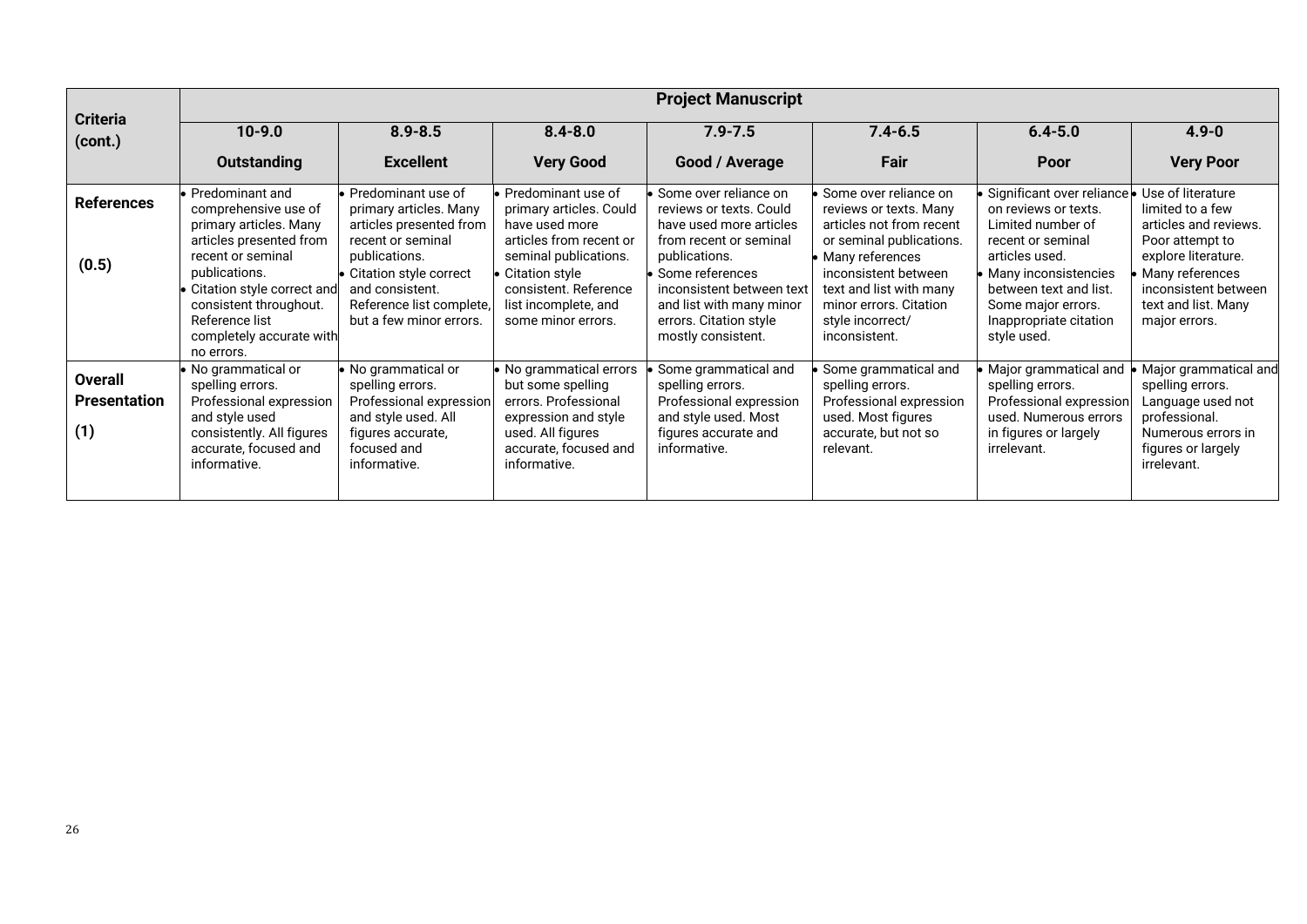## <span id="page-26-0"></span>**Supervisor Feedback to Neuroscience Honours Examiners**

This form will accompany your student's Honours thesis to inform the examiners in their marking. The student will NOT see this form, so we encourage a frank assessment.

| <b>Student Name</b>    |  |
|------------------------|--|
| <b>Supervisor Name</b> |  |

Please rate your student's abilities/effort/contribution to the following aspects of their Honours year. Different research areas will have quite different base expectations for these areas.

|                                                                                          | Abilities/contributions relative to expectations for honours |                                            |                          |                            |                                       |  |
|------------------------------------------------------------------------------------------|--------------------------------------------------------------|--------------------------------------------|--------------------------|----------------------------|---------------------------------------|--|
|                                                                                          | Contributed<br>little                                        | Needed more<br>than expected<br>assistance | Performed as<br>expected | Self-directed<br>(top 25%) | Highly self-<br>directed<br>(top 10%) |  |
| Refining the research question<br>searching literature, providing<br>new ideas/questions |                                                              |                                            |                          |                            |                                       |  |
| <b>Conducting the research</b><br>recruiting subjects, collecting data                   |                                                              |                                            |                          |                            |                                       |  |
| Analysing & interpreting the<br>data                                                     |                                                              |                                            |                          |                            |                                       |  |
| Writing up the thesis                                                                    |                                                              |                                            |                          |                            |                                       |  |

*Please confirm the validity of the data in the thesis and specify the student's contribution and the contribution of others to the thesis research* 

*Please comment on your student's responsiveness to feedback, commitment to the project, their participation in the life of the Department/Research Unit (attending seminars regularly, etc.), and the extent to which they took ownership of the project.*

*Please outline how the project was impacted by disruptions caused by COVID-19. Add any other comments that might be useful such as: problems that affected progress; the quality of the first draft; particular strengths or weaknesses; suitability for further research.*